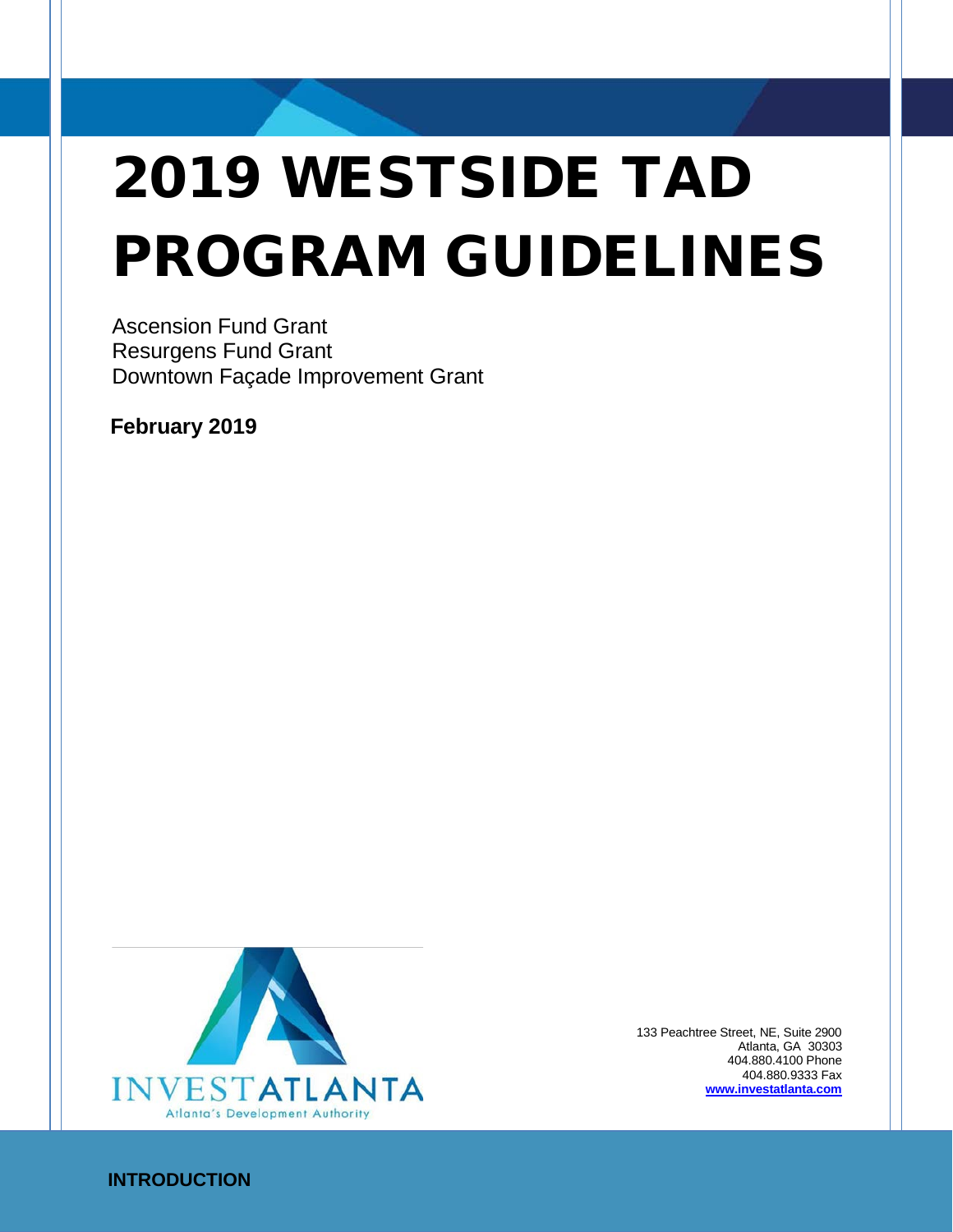Invest Atlanta intends to utilize available Westside Tax Allocation District ("Westside TAD") tax increment to provide gap financing for redevelopment and capital projects in the Westside TAD. Invest Atlanta invites qualified developers, property owners, business owners and project sponsors seeking to develop catalytic projects and/or improve eligible property within the Westside TAD to apply for grant funding from one of three primary programs:

- Ascension Fund Grant
- Resurgens Fund Grant
- Downtown Façade Improvement Grant

# **TAD BACKGROUND AND REQUIRMENTS**

# **INVEST ATLANTA**

The Atlanta Development Authority d/b/a "Invest Atlanta" is created and exists under and by virtue of the Georgia Development Authorities Law. It was activated by a resolution of the City of Atlanta Council and currently operates as a public body corporate and politic and instrumentality of the State of Georgia. Invest Atlanta was established to promote the revitalization and growth of the City and serves as the City's redevelopment agency, pursuant to the Redevelopment Powers Law, for implementing redevelopment initiatives within the City's ten tax allocation districts.

# **WESTSIDE TAX ALLOCATION DISTRICT**

The Westside TAD is located in the center of the city of Atlanta and includes the western portion of the central business district ("Downtown") and adjacent neighborhoods to the west. This area is highly accessible, served by multiple MARTA stations, three interstate highways, and the Atlanta Streetcar. The area of the TAD within Downtown is characterized by high-density commercial development and is home to the Georgia World Congress Center, State Farm Arena, Mercedes-Benz Stadium and Centennial Olympic Park and its surrounding tourism and entertainment facilities. Opportunities exist for redevelopment of underutilized office buildings and surface parking lots. The neighborhoods of Vine City and English Avenue to the west are historic single-family communities which have experienced disinvestment and population decline over the past several decades.

# **WESTSIDE TAD OBJECTIVES**

In 1992 the City of Atlanta, Fulton County, and the Atlanta School Board passed resolutions creating the Westside Tax Allocation District, establishing Invest Atlanta as the City's Redevelopment Agent and, in the case of the County and School Board, consenting to the inclusion of their respective portions of all ad valorem tax increments created within the Westside TAD and the application of those tax increments to pay certain qualified redevelopment costs. As Redevelopment Agent, Invest Atlanta is responsible for promoting positive development within the Westside TAD and administering the TAD financing process.

The Westside TAD was created in anticipation of the 1996 Olympic Games and as a mechanism to better capitalize on its legacy and transformative public infrastructure investments like Centennial Olympic Park and to facilitate the redevelopment of the long neglected western portion of downtown. The Westside TAD was amended in 1998 to include the historic neighborhoods of Vine City and English Avenue. Objectives of the [Westside TAD Redevelopment Plan](http://demo.investatlanta.com/BusinessDevelopmentIA/wp-content/uploads/2013/06/WestsideRedevelopmentPlan.pdf) include: capitalize on the opportunity to revitalize land surrounding Centennial Olympic Park; foster the development of connections between the Central Business District, Clark Atlanta University Center, the Georgia Tech Campus, and adjoining neighborhoods; develop infill projects to eliminate development gaps; remove blighted conditions and expand redevelopment efforts to Vine City and English Avenue as well as the fragmented commercial/warehouse districts.

More specifically, the Westside TAD seeks to foster a livelier Downtown and ameliorate poverty in surrounding neighborhoods. This will require investments that:

• Nurture a vibrant and connected Downtown by: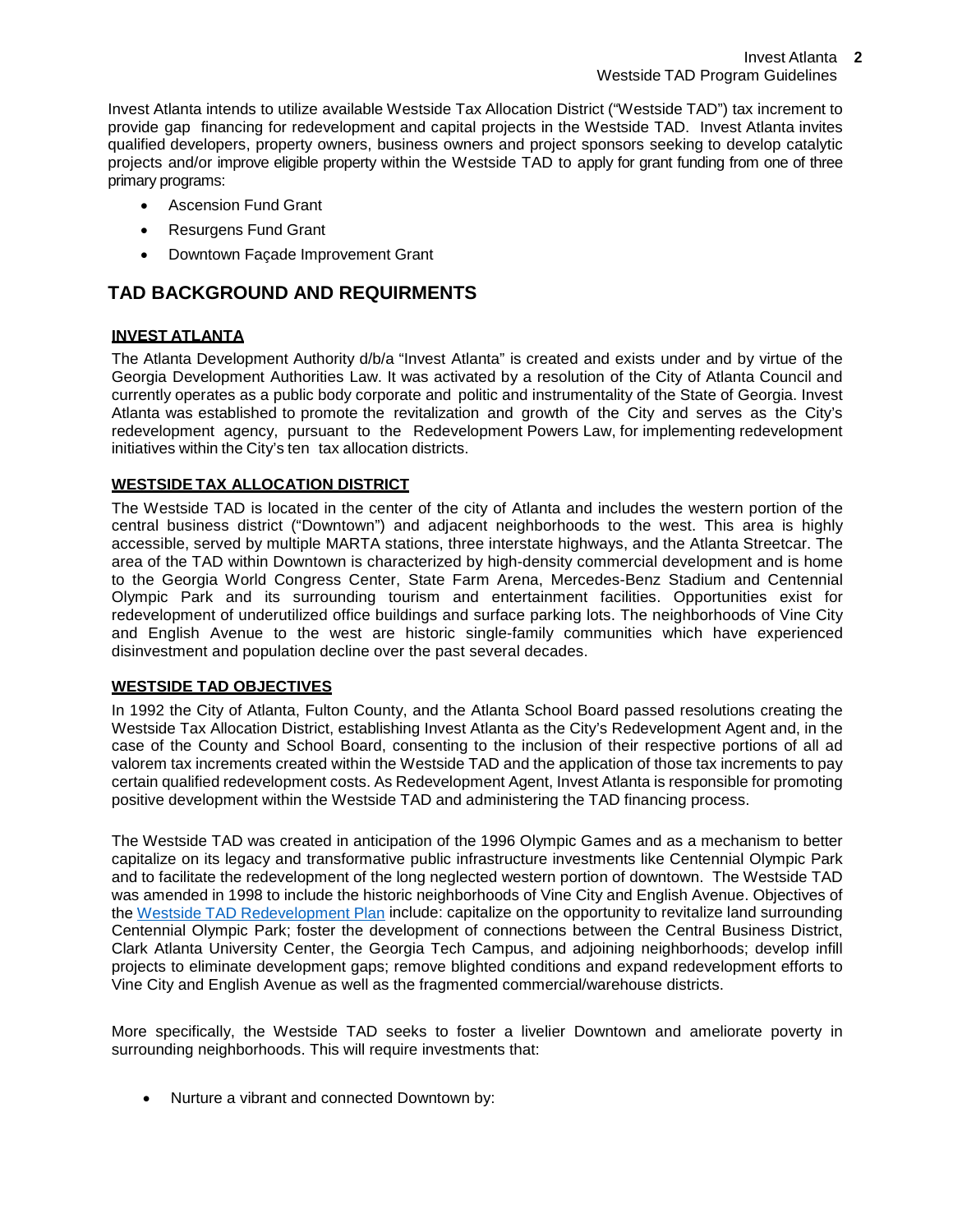- o Enhancing Downtown tourism and building an entertainment core
- o Retaining and creating jobs
- o Supporting a vibrant office and retail core, including neighborhood retail for residents
- o Supporting new housing for a mix of income levels
- o Linking assets via transportation / pedestrian improvements
- Reduce socio-economic distress in surrounding neighborhoods by:
	- o Providing community amenities for low-income residents
	- o Reducing the high crime and poverty rates
	- o Reducing the high housing vacancy rate and redeveloping dilapidated housing stock

# **TAD REQUIREMENTS**

All TAD funding requests are grants that are distributed on a reimbursement basis, after Invest Atlanta receives the appropriate documentation evidencing that eligible capital costs have been incurred. The Georgia Redevelopment Powers Law [\(O.C.G.A. TITLE 36 Chapter 44\)](http://web.lexisnexis.com/research/xlink?app=00075&view=full&interface=1&docinfo=off&searchtype=get&search=O.C.G.A.%2BTITLE%2B36%2BChapter%2B44) states that eligible uses of TAD funds include:

- Capital costs, including the costs incurred or estimated to be incurred for the construction of public works or improvements, new buildings, structures, and fixtures; the renovation, rehabilitation, reconstruction, remodeling, repair, demolition, alteration, or expansion of existing buildings, structures, and fixtures; the acquisition of equipment; and the clearing and grading of land;
- Professional service costs, including those costs incurred for architectural, planning, engineering, financial, marketing, and legal advice and services;
- Real property assembly costs.

The Westside TAD was created by the City of Atlanta and as such, applicants seeking funding shall address the City of Atlanta's EBO and SBE objectives. The City has adopted the Equal Business Opportunity Ordinance, City of Atlanta Code of Ordinances 2-441, *et seq*. and a Small Business Opportunity Program, City of Atlanta Code of Ordinances Section 2-1356, *et seq*. Thus, Invest Atlanta strongly encourages applicants to use good faith efforts to promote opportunities for small, local and diverse businesses, including Minority Business Enterprises ("MBE"), Female Business Enterprises ("FBE") and Small Business Enterprises ("SBE") to compete for business as subcontractors, sub-consultants and/or suppliers. For an MBE, FBE or SBE to be recognized as such on the project, said MBE, FBE or SBE must be certified for inclusion in the City's Equal Business Opportunity (EBO) and/or SBE Programs with the Office of Contract Compliance. Eligible companies must be located within one of the following twenty county areas to be considered for certification in the City's EBO and SBE Programs: Barrow, Bartow, Carroll, Cherokee, Clayton, Coweta, Cobb, DeKalb, Douglas, Fayette, Forsyth, Fulton, Gwinnett, Henry, Newton, Paulding, Pickens, Rockdale, Spalding and Walton counties.

Companies interested in obtaining applications for certification should contact:

Larry Scott, Director City of Atlanta Office of Contract Compliance 55 Trinity Avenue Atlanta, Georgia 30303 (404) 330-6010 [lscott@atlantaga.gov](mailto:howens@atlantaga.gov)

Invest Atlanta is an Equal-Opportunity Employer.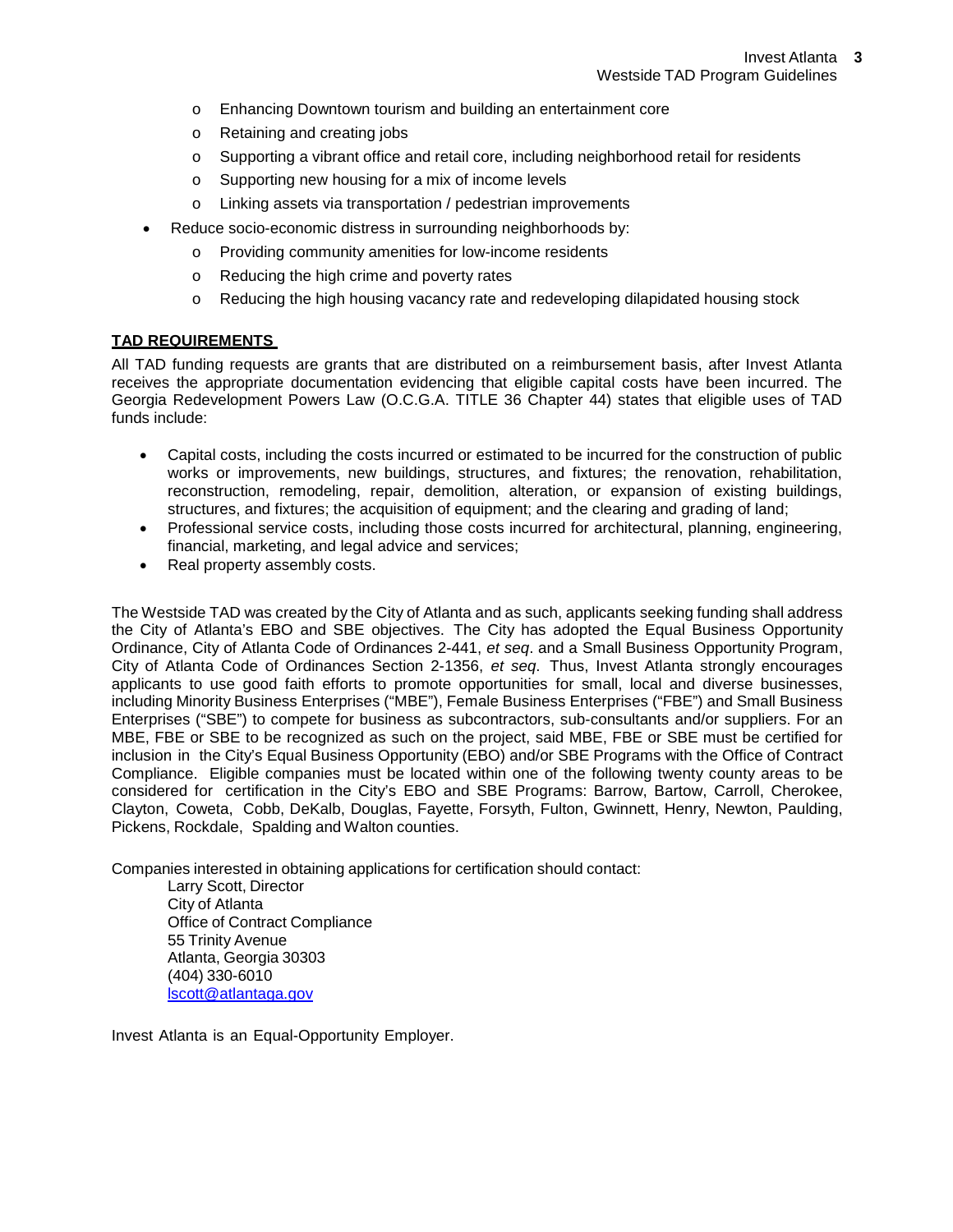# **TERMS AND CONDITIONS**

- **A.** All Applications and supporting materials as well as correspondence become property of Invest Atlanta when received. Anyproprietary information contained in the Application should be so indicated. However, a general indication that the entire contents of the Application, or a major portion of the Application, is proprietary will not be honored.
- **B.** All applicable Federal and State of Georgia laws, City and Fulton County ordinances, licenses and regulations of all agencies having jurisdiction shall apply to the Respondents throughout and incorporated herein.
- **C.** Professionals requiring special licenses must be licensed in the State of Georgia and shall be responsible for those portions of the work as may be required by law.
- **D.** No application shall be accepted from, and no contract will be awarded to, any person, firm, or corporation that (i) is in arrears to Invest Atlanta or the City with respect to any debt, (ii) is in default with respect to any obligation to Invest Atlanta or the City, or (iii) is deemed irresponsible or unreliable by Invest Atlanta. If requested, the respondents shall be required to submit satisfactory evidence that they have the necessary financial resources to provide the proposed services.
- **E.** Applicants shall provide the information and affidavits required for compliance with the immigration requirements of E-Verify and SAVE (See **Exhibit B**).
	- i. E-Verify. Applicant must comply with the Illegal Immigration Reform and Enforcement Act, O.C.G.A. §13-10-90, et seq. All services physically performed within the State of Georgia must be accompanied by proof of your registration with the E-Verify Program, as well as verification of your continuing and future participation in the E-Verify program established by the United States Department of Homeland Security. A completed E-Verify Contractor Affidavit must be submitted to Invest Atlanta. To the extent there are subcontractors working on this contract, you are responsible for obtaining a fully signed and notarized subcontractor affidavit from those firms with whom you have entered into sub-contracts. In turn, should there be second tier subcontractors on this project, you must require the subcontractors to obtain E-Verify Affidavits from those secondtier subcontractors.
	- ii. SAVE Affidavit. In addition to E-Verify, Invest Atlanta is required by the SAVE (Systematic Alien Verification for Entitlements) Program to verify the status of anyone who applies for a public benefit from Invest Atlanta. Benefits are defined by state statute, O.C.G.A. §50-36-1, by federal statute, 8 U.S.C. §1611 and 8 U.S.C. §1621, and by the Office of the Attorney General of Georgia. Contracts with Invest Atlanta are considered "public benefits." Any applicant obtaining a public benefit must show a secure and verifiable document and complete the attached SAVE Affidavit. Acceptable documents have been identified by the Office of the Attorney General. Those lists may be found at: [http://law.ga.gov.](http://law.ga.gov/)
- **F.** Previous recipients, or related legal parties, of Westside TAD grant funding are not eligible to receive additional grant funds for the same property, unless otherwise expressly approved by Invest Atlanta.
- **G.** All final grant awards are subject to approval at the discretion of the Invest Atlanta Board of Directors. Invest Atlanta reserves the right to reject any and all applications, to request additional information from some or all applicants, to waive or modify stated application requirements specific to the circumstances of a project, amend/modify the application and the process itself, or to discontinue the process at any time.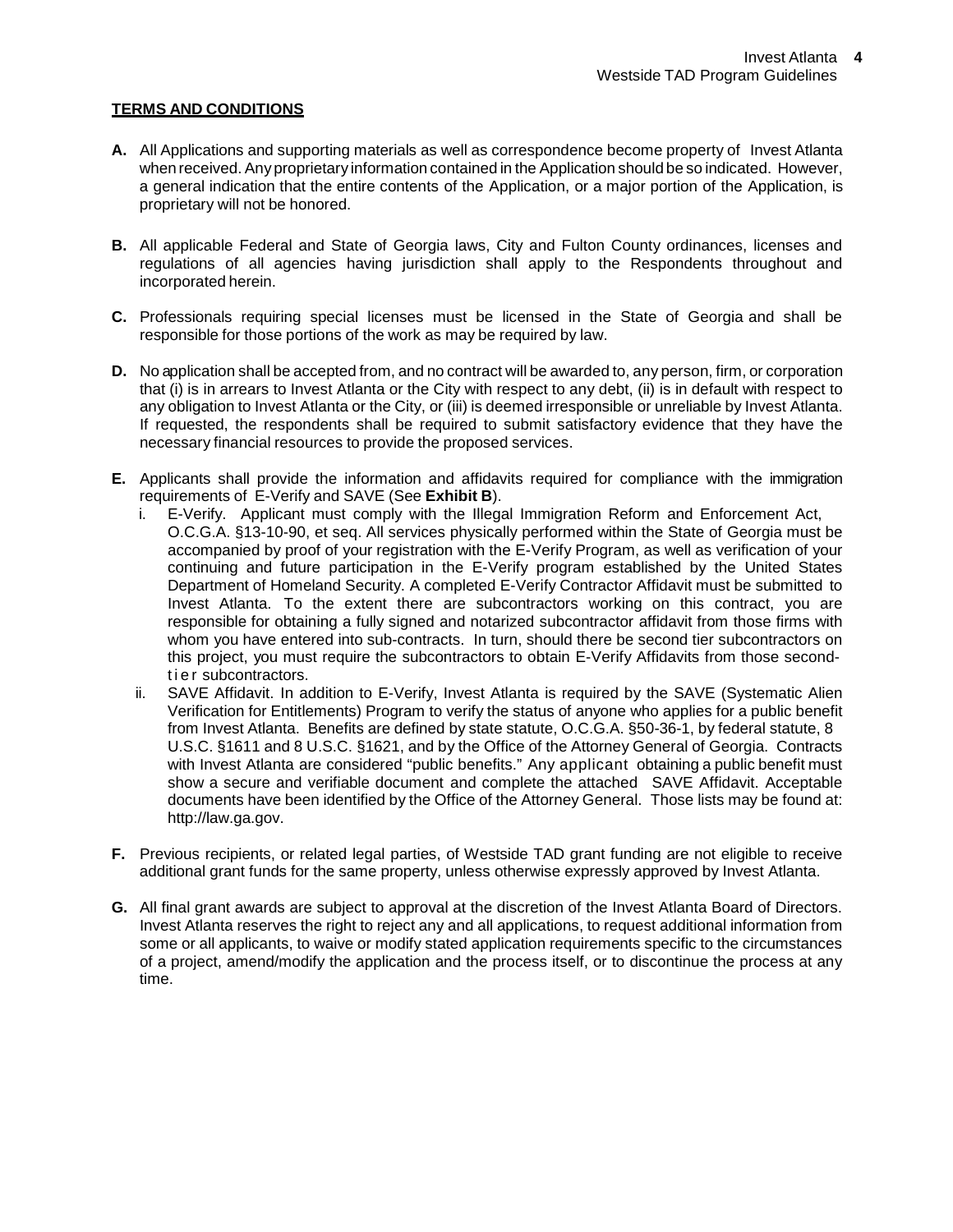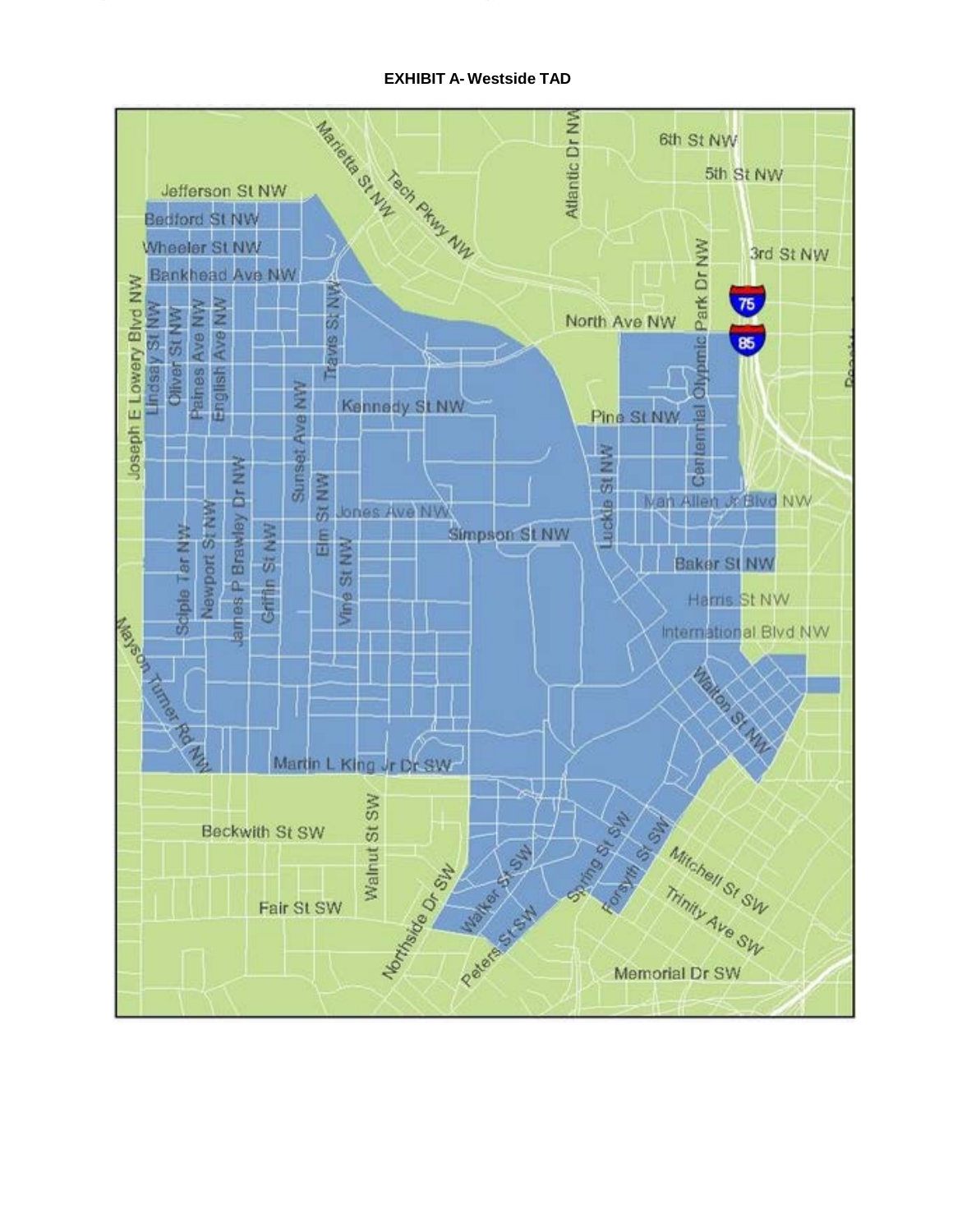

**EXHIBIT A-1 - Westside Neighborhood (Vine City, English Avenue and Castleberry Hill) TAD Boundaries**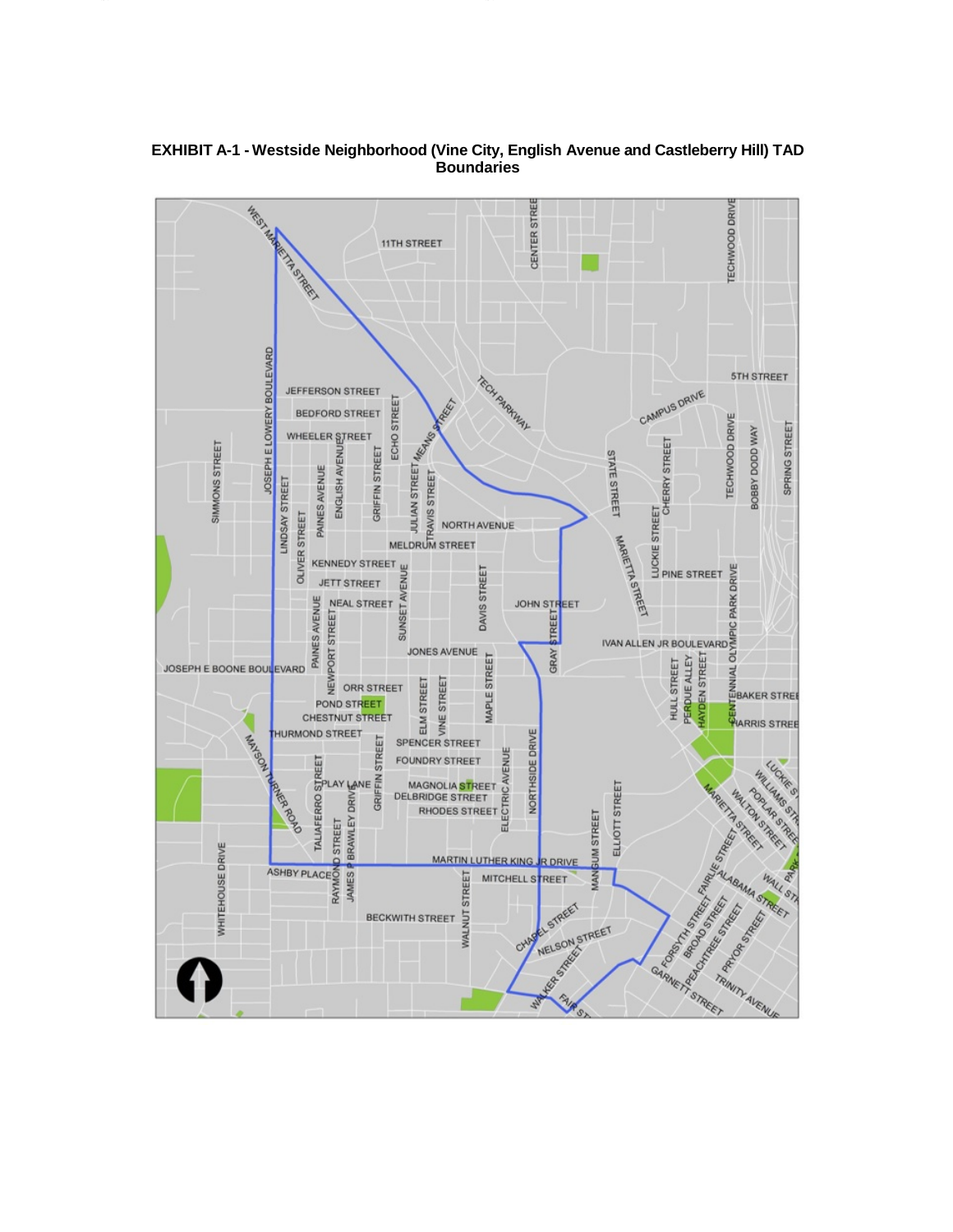# **EXHIBIT B- E-Verify and SAVE Affidavit**

# **CONTRACTOR AFFIDAVIT UNDER O.C.G.A §13-10-91(b)(1)**

By executing this affidavit, the undersigned Contractor verifies its compliance with O.C.G.A. §13-10-91, *et seq.* (the "Act") and Chapter 300-10-1 of the Rules of Georgia Department of Labor (the "Rules"), stating affirmatively that the individual, firm, or corporation which is engaged in the physical performance of services on behalf of Invest Atlanta: (1) has registered with; (2) is authorized to use; (3) is using; and (4) will continue to use throughout the contract period a federal work authorization program commonly known as E-Verify, or any subsequent replacement program, in accordance with the applicability provisions and deadlines established in the Act and the Rules.

The undersigned contractor further agrees that, should it employ or contract with any subcontractor(s) in connection with the physical performance of services pursuant to the contract Invest Atlanta of which this affidavit is a part, the undersigned contractor will secure from such subcontractor(s) similar verification of compliance with the Act and the Rules through the subcontractor's execution of the subcontractor affidavit provided below.

The undersigned contractor further agrees to provide a copy of each such affidavit to Invest Atlanta at the time the subcontractor(s) is retained to perform such services and to maintain copies of all such affidavits for no less than five (5) years from the date provided to the City and otherwise maintain records of compliance with the Act and the Rules as required.

Contractor hereby attests that its federal work authorization user identification number and date of authorization are as follows:

Employment Eligibility Verification (E-Verify) Date of Authorization User Identification Number

I hereby declare under penalty of perjury that the foregoing is true and correct.

BY: Authorized Officer or Agent Date

Contractor Name

Title of Authorized Officer or Agent of Contractor

Printed Name of Authorized Officer or Agent

Sworn to and subscribed before me This \_\_\_\_ day of \_\_\_\_\_\_\_\_\_\_\_\_\_\_\_, 201\_\_

Notary Public My commission expires:

# **SAVE AFFIDAVIT IN ACCORDANCE WITH O.**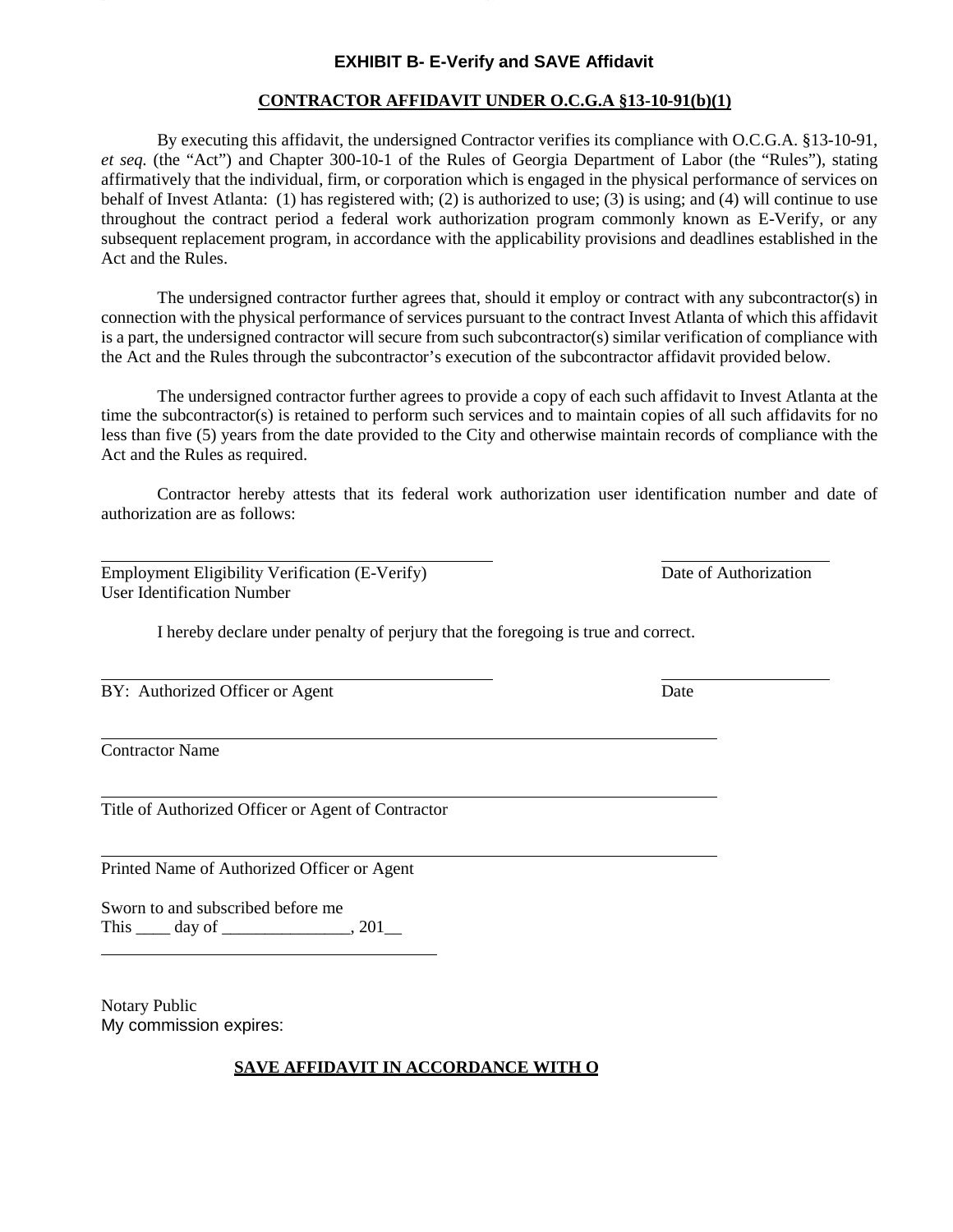# **INVEST ATLANTA AFFIDAVIT VERIFYING STATUS FOR RECEIPT OF PUBLIC BENEFIT**

By executing this affidavit under oath, as an applicant for a contract with Invest Atlanta, or other public benefit as provided by O.C.G.A. §50-36-1, and determined by the Attorney General of Georgia in accordance therewith, I state the following with respect to my application for a public benefit from Invest Atlanta:

For: .

[Name of natural person applying on behalf of individual, business, corporation, partnership, or other private entity]

1) I am a United States Citizen

**OR**

2) **\_\_\_\_\_\_\_\_**I am a legal permanent resident 18 years of age or older or

**OR**

3) I am an otherwise qualified alien or non-immigrant under the Federal Immigration and Nationality Act 18 years of age or older and lawfully present in the United States. **All non-citizens must provide their Alien Registration Number below.**

Alien Registration number for non-citizens

The undersigned applicant also hereby verifies that he or she has provided at least one secure and verifiable document as required by O.C.G.A. §50-36-1(e)(1) with this Affidavit. **The secure and verifiable document provided with this affidavit is:**

In making the above representation under oath, I understand that any person who knowingly and willfully makes a false, fictitious, or fraudulent statement or representation in an affidavit shall be guilty of a violation of O.C.G.A. §16-10-20, and face criminal penalties as allowed by such criminal statute

Signature of Applicant Date:

Printed Name:

Sworn to and subscribed before me This day of 1201

Notary Public My commission expires: \_\_\_\_\_\_\_

# **EXHIBIT C WORKFORCE HOUSING INCOME LIMITS AND MAXIMUMS**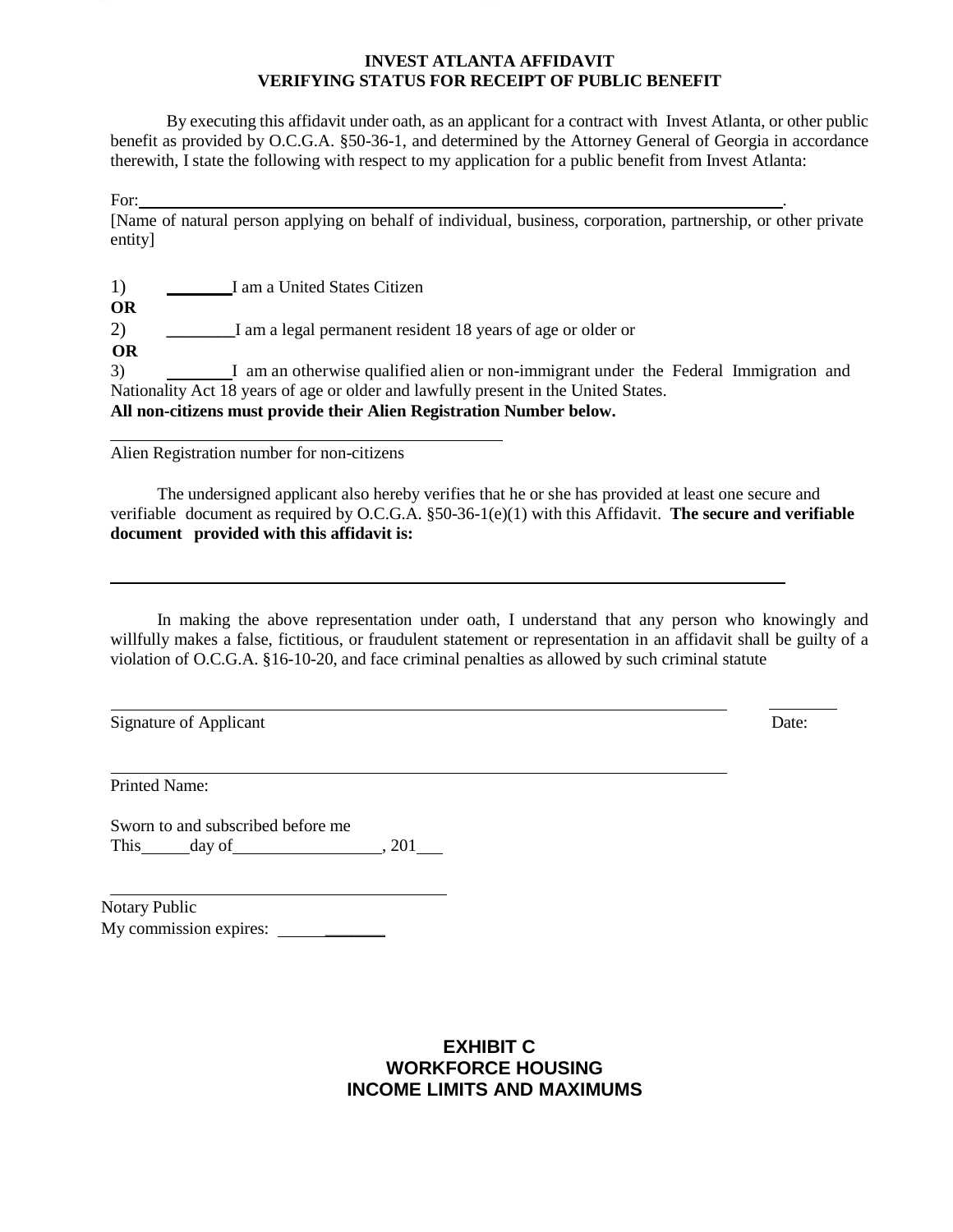| <b>Invest Atlanta Workforce Housing Income Limits and Maximums</b> |                   |           |           |           |           |           |           |           |           |           |          |         |
|--------------------------------------------------------------------|-------------------|-----------|-----------|-----------|-----------|-----------|-----------|-----------|-----------|-----------|----------|---------|
| 2018 HUD Income Limits                                             |                   |           |           |           |           |           |           |           |           |           |          |         |
| Atlanta Metropolitan Statistical Area (MSA)                        |                   |           |           |           |           |           |           |           |           |           |          |         |
| Area Median Income (AMI)                                           | 1 Person          |           | 2 Person  |           | 3 Person  |           | 4 Person  |           | 5 Person  |           | 6 Person |         |
| 120% AMI                                                           | \$                | 62.850    | \$        | 71,800    | \$        | 80.800    | \$        | 89,750    | \$        | 96,950    | \$       | 104,150 |
| <b>115% AMI</b>                                                    | \$                | 60.200    | \$        | 68,800    | \$        | 77,400    | \$        | 86,000    | \$        | 92,900    | \$       | 99,800  |
| 100% AMI                                                           | \$                | 52,400    | \$        | 59,850    | \$        | 67,350    | \$        | 74,800    | \$        | 80,800    | \$       | 86,800  |
| <b>80% AMI</b>                                                     | \$                | 41.900    | \$        | 47,900    | \$        | 53.900    | \$        | 59,850    | \$        | 64.650    | \$       | 69,450  |
| 60% AMI                                                            | \$                | 31.440    | \$        | 35.940    | \$        | 40.440    | \$        | 44.880    | \$        | 48.480    | \$       | 52,080  |
| 50% AMI                                                            | \$                | 26,200    | \$        | 29.950    | \$        | 33.700    | \$        | 37,400    | \$        | 40.400    | \$       | 43,400  |
| <b>30% AMI</b>                                                     | \$                | 15,750    | \$        | 18.000    | \$        | 20,780    | \$        | 25,100    | \$        | 29,420    | \$       | 33,740  |
| 2018 Workforce Rental Housing Maximums                             |                   |           |           |           |           |           |           |           |           |           |          |         |
|                                                                    | <b>Efficiency</b> |           | 1 Bedroom |           | 2 Bedroom |           | 3 Bedroom |           | 4 Bedroom |           |          |         |
| Max Rent at 80% AMI                                                | \$                | 1.047     | \$        | 1,122     | \$        | 1.347     | \$        | 1.556     | \$        | 1.736     |          |         |
| Max Rent at 60% AMI                                                | \$                | 786       | \$        | 842       | \$        | 1.011     | \$        | 1,167     | \$        | 1,302     |          |         |
| Max Rent at 50% AMI                                                | \$                | 655       | \$        | 701       | \$        | 842       | \$        | 972       | \$        | 1,085     |          |         |
| Max Rent at 30% AMI                                                | \$                | 394       | \$        | 422       | \$        | 520       | \$        | 682       | \$        | 844       |          |         |
| 2018 Workforce Owner Housing Maximums                              |                   |           |           |           |           |           |           |           |           |           |          |         |
|                                                                    | <b>Efficiency</b> |           | 1 Bedroom |           | 2 Bedroom |           | 3 Bedroom |           | 4 Bedroom |           |          |         |
| Max Sale Price at 120% AMI                                         |                   | \$188,550 |           | \$201,975 |           | \$242,400 |           | \$280,050 |           | \$312,450 |          |         |
| Max Sale Price at 100% AMI                                         |                   | \$157,200 |           | \$168,375 |           | \$202,050 |           | \$233,400 |           | \$260,400 |          |         |
| Max Sale Price at 80% AMI                                          | \$125,700         |           |           | \$134,700 |           | \$161,700 |           | \$186,750 |           | \$208,350 |          |         |
| Max Sale Price at 60% AMI                                          |                   | \$94,320  |           | \$101,070 |           | \$121,320 |           | \$140.040 |           | \$156,240 |          |         |
|                                                                    |                   |           |           |           |           |           |           |           |           |           |          |         |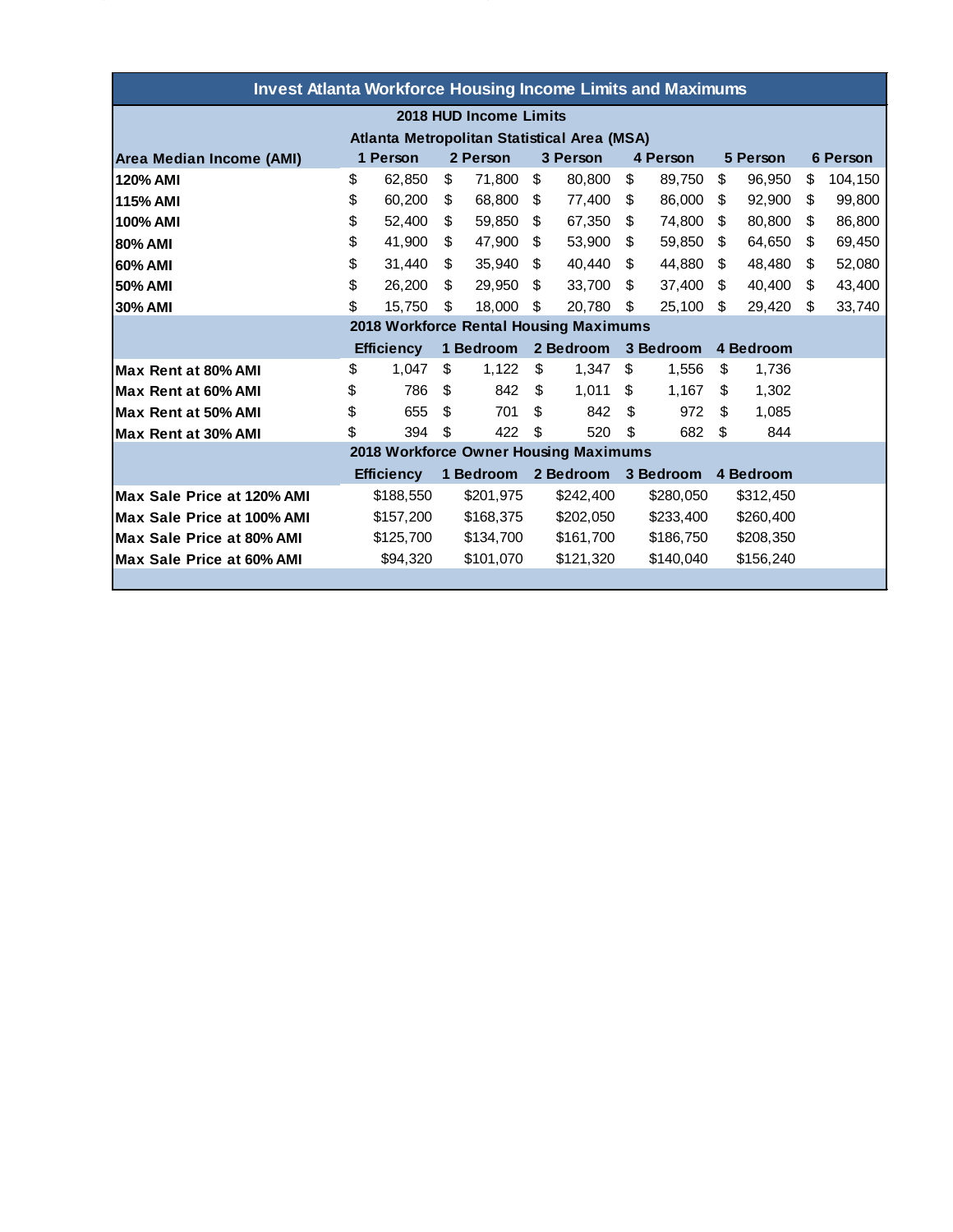# PROGRAMS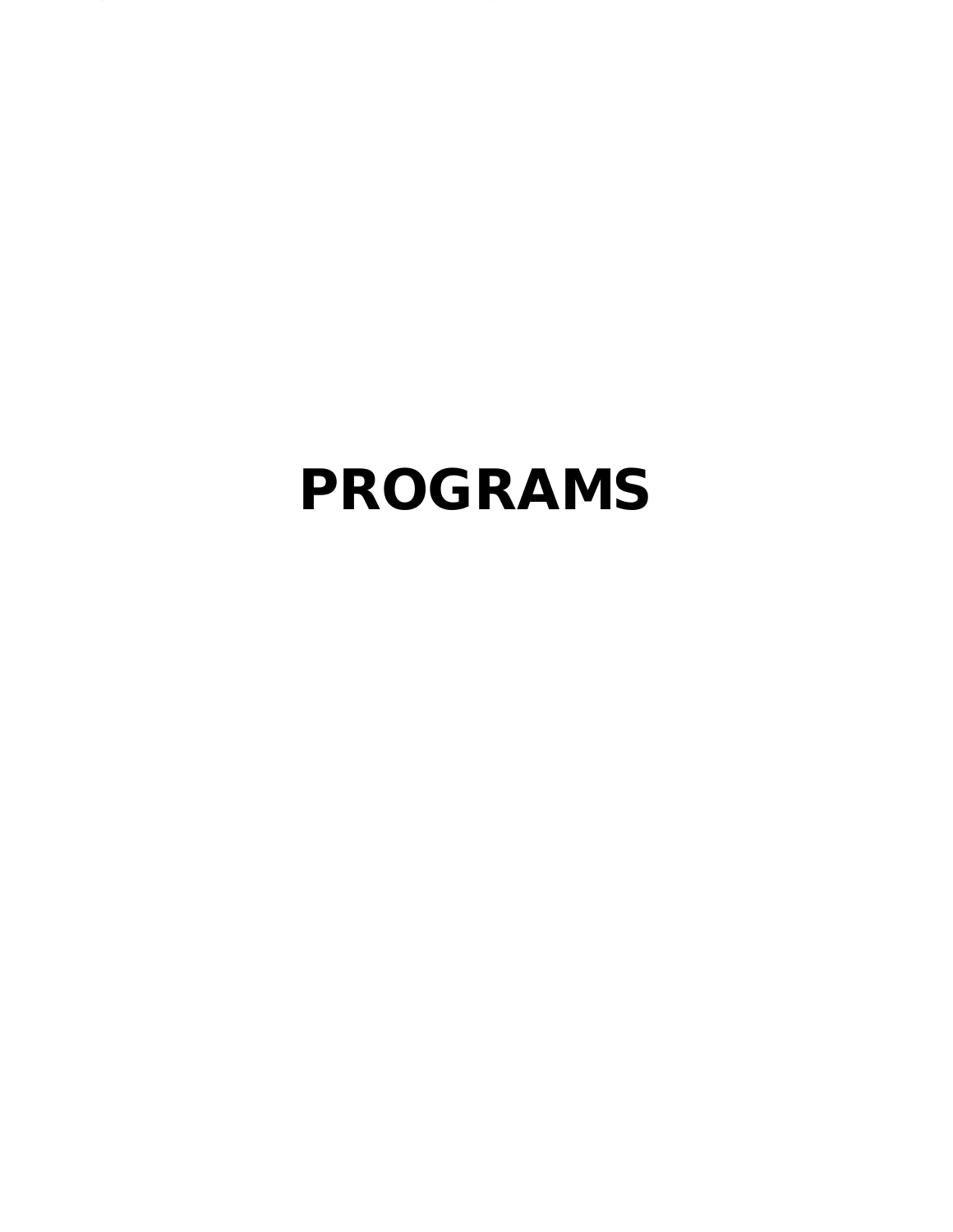# **ASCENSION FUND GRANT**

Invest Atlanta intends to utilize available Westside TAD tax increment to provide gap financing for catalytic real estate projects. Invest Atlanta invites qualified property owners and/or developers seeking to develop large-scale catalytic real estate projects within the Westside Tax Allocation District ("Westside TAD") to apply for grant funding from the Ascension Fund program.

# **GRANT AWARD**

Applicants may apply for the following Ascension Fund grant based on the size of the total investment of the project, including eligible acquisition costs (if under contract or purchased from an unrelated legal entity within the previous 12 months of the date of application), hard costs (interior and exterior), and soft costs (see **TAD Requirements**):

- Projects are eligible for a maximum grant of 10% of project costs up to \$3,000,000.
- Projects creating 20 or more units of affordable housing are eligible for a maximum of 10% of project costs up to \$4,000,000.

Applicants are encouraged to request no more than the identified maximum; however, Invest Atlanta staff will evaluate each project on its own merit to determine the financial need. At its discretion, Invest Atlanta staff will provide a recommendation on whether the requested amount should be increased or decreased, depending on a variety of factors, including but not limited to financial need, community impact, etc. In addition, all final grant awards are subject to approval at the discretion of the Invest Atlanta Board of Directors.

# **OBJECTIVES**

Invest Atlanta's priority objectives for projects seeking to apply for Westside TAD funding through the Ascension Fund include:

- New mixed-income residential development located along or adjacent current or future Atlanta Streetcar routes, existing MARTA stations and/or bus stops, and the historic neighborhoods of Castleberry Hill, English Avenue, Vine City, and South Downtown (south of Marietta Street and west of Forsyth Street);
- Reuse of historic, vacant and/or obsolete buildings and redevelopment of surface parking lots into activity-generating uses; and
- New retail development that provides neighborhood goods and services, dining options, or cultural amenities, and contributes to the long-term vision of establishing downtown as an entertainment and shopping destination in the city.

# **ELIGIBILITY AND REQUIREMENTS**

Projects **MUST** meet the following requirements to be eligible for Westside TAD funding under the Ascension Fund program:

- have a minimum project size of \$7.5 million;
- provide a minimum equity commitment of 10% of project costs;
- be located within the geography of the Westside TAD boundaries, see **Exhibit A**;
- generate new property taxes through an increase in the taxable assessed value of the property;
- evidence property control through either a recorded deed, contract/option, or ground lease;
- demonstrate that the project as proposed would not happen but for the TAD grant assistance;
- for residential components of 5 units or more,
	- o for rent: set aside a minimum of 20% of units at 80% AMI or 15% at 60% AMI for a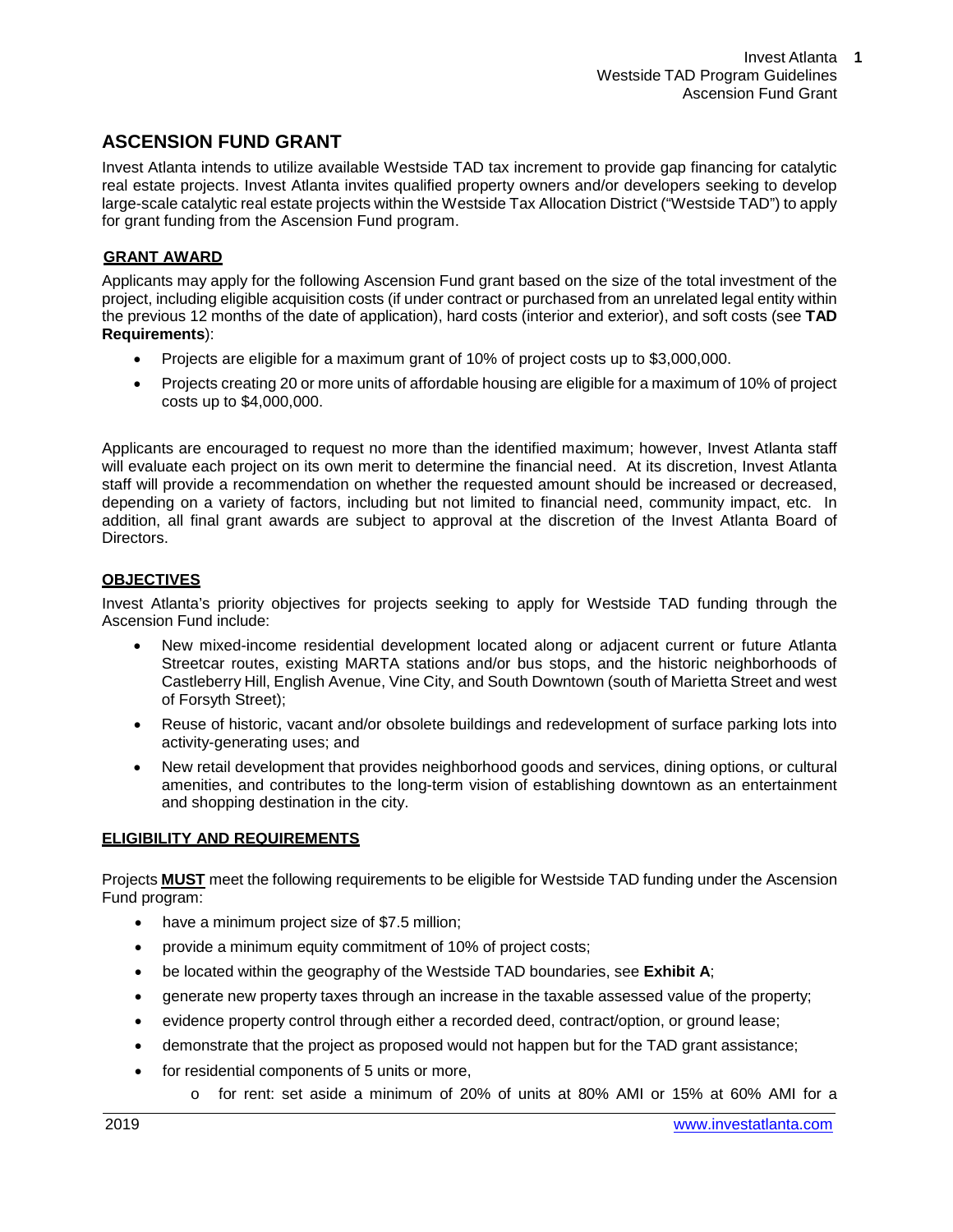compliance period of 15 years, see **Exhibit C**, or

- o for-sale: set aside a minimum of 20% of units at 120%, see **Exhibit C**;
- register for one of the following third-party green building certifications, as proposed by the applicant:
	- o EarthCraft (minimum of "Certified")
	- o Green Globes (minimum of two globes rating)
	- o LEED (minimum of "Certified" rating)
	- o Other third-party certification and minimum rating as approved by Invest Atlanta; and
- make a good faith effort to fill at least 50% of all new entry level construction positions created by this award with First Source Jobs Program participants. The First Source Jobs Program was created to provide employment opportunities to unemployed residents of the City of Atlanta.
- **Note:** Proposed projects must be deemed taxable for ad valorem purposes, current with outstanding property taxes, and paying full assessed property taxes upon completion of the project to be eligible for grant funding from the Westside TAD unless otherwise expressly approved by Invest Atlanta. Recipients of Westside TAD grant funding may not apply for any additional property tax incentives that result in a projected-related property tax abatement or credit against future property tax payments with any other authority or entity unless otherwise expressly approved by Invest Atlanta. This includes the Georgia Preferential Property Tax Assessment Program for Rehabilitated Historic Property and lease purchase bonds issued by a certified development authority or any other similar entity.

# **GRANT FUNDING**

Upon execution of a Westside TAD Development Agreement, grant funds will be distributed on a reimbursement basis, "pari passu," or at the same rate, with other committed financial sources. Requisitions for grant funds cannot be submitted more frequently than on a monthly (30-day) basis and are subject to the terms and conditions identified in the development agreement.

# **FEE STRUCTURE**

**Application Fee:** The greater of (a) 15 basis points (.15%) of the total amount applied for or (b) \$2,500 is payable to Invest Atlanta and due upon submission. The application fee is non-refundable.

**Commitment Fee**: The greater of (a) 30 basis points (.30%) of the Westside TAD grant amount or \$5,000 is payable upon Invest Atlanta Board of Directors approval of the project.

# **PROJECT EVALUATION CRITERIA**

In addition to meeting the statutory and project requirements, applications will be closely evaluated on the following criteria:

# **A. Developer Qualifications & Experience** (20 Percent)

- Qualified development team, including an overview of MBEs, FBEs and SBEs that are proposed to perform commercially useful functions in the project. Please indicate if any proposing firm or joint venture partner is certified under any of these categories by the City of Atlanta Office of Contract Compliance;
- Demonstrated experience developing similar product types of a similar scale;
- Track record demonstrating ability to leverage owner equity, debt, and/or other private investment.

# **B. Project Readiness & Financial Feasibility (**20 Percent)

- Documented evidence of site control (contract/deed/ground lease);
- 2019 [www.investatlanta.com](http://www.investatlanta.com/) • Entitlement progress (NPU presentation/neighborhood support/zoning compliance/permits);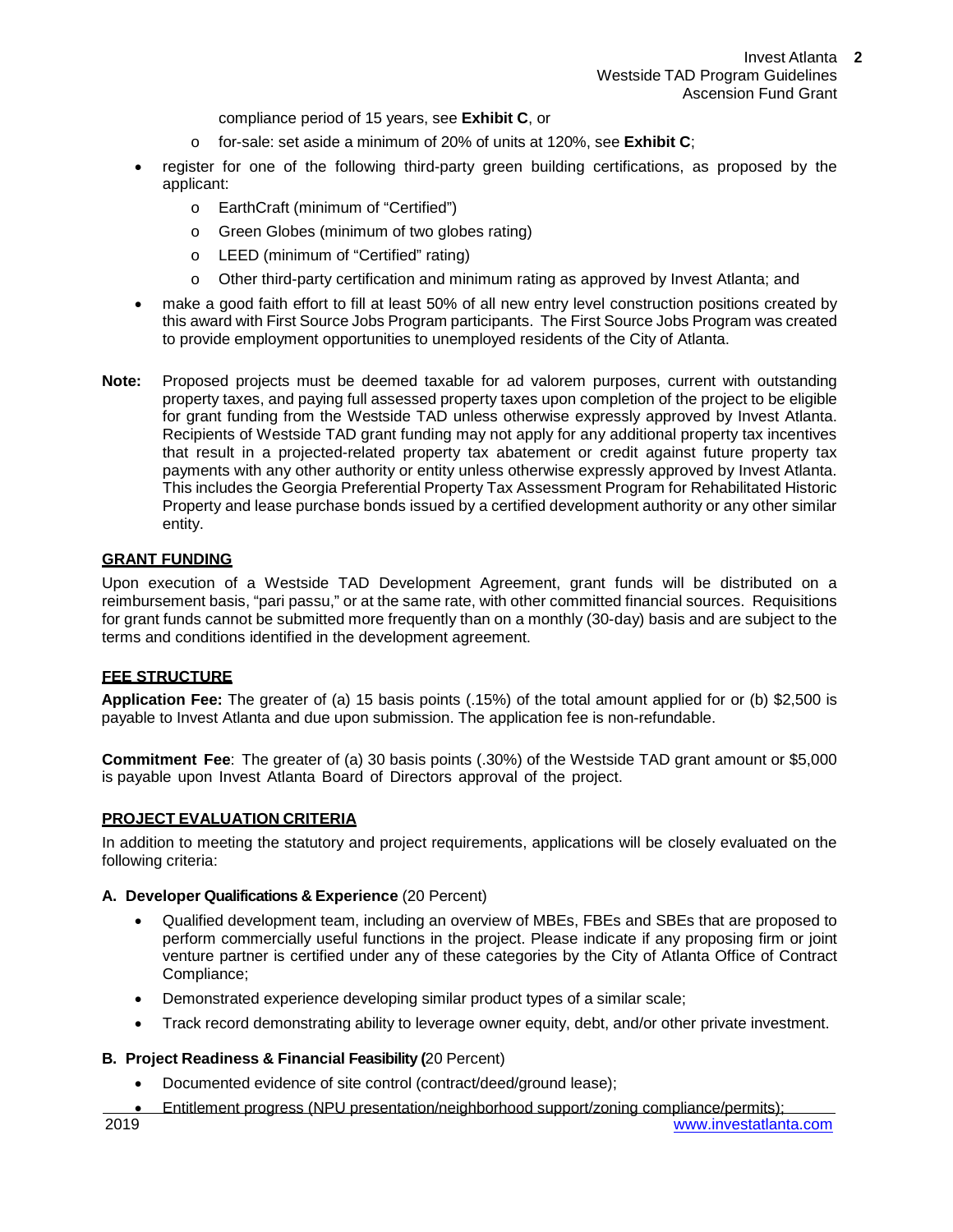- Detailed architectural drawings (project renderings; building elevations) and detailed construction cost estimates (hard cost bids from two separate general contractors);
- Identified/committed financial sources through documented evidence of signed Letters of Interest (LOIs) or term sheets from debt/equity sources, loan agreements, or applicant cash reserves for non-TAD funded portion of project;
- Demonstrated inability to raise requested grant amount toward the project from traditional sources of private financing;
- Demonstrated financial feasibility through evidence of positive financial return (after TAD grant assistance); and
- Identified tenants.

# **C. Project Impact & Community Revitalization** (60 Percent)

- **1) Tax generation**: directly increases the property tax base in the Westside TAD, as well as supports new sales and/or lodging tax collection in the City.
- **2) Job creation**: generates construction jobs and permanent employment that supports local business, arts/culture, and shopping and dining options, or contributes to the city's national/global competitiveness in the following key industry clusters: advanced logistics, computational processing, digital arts and media, convention/tourism, life sciences, and corporate headquarters/support administration.
- **3) Reduction of vacancy and obsolescence**: directly activates and/or reuses vacant or obsolete buildings and parking lots or indirectly contributes to the repositioning of Downtown and the surrounding neighborhoods to compete more effectively, regionally and nationally; thus, attracting and retaining new or existing tenants.
- **4) Transit-orientation**: leverages proximity to MARTA transit stations, bus stops, and/or current or future Atlanta Streetcar locations (see [Atlanta Streetcar System Plan\),](http://beltline.org/about/resources/streetcar-system-plan/) as well as supports the use of existing and planned bike lane/s paths to promote alternative transportation modes and reduce transportation costs for local households and businesses.
- **5) Architecture and urban design:** contributes to significant visual improvement of the exterior of the existing or future buildings and surrounding neighborhood by applying best practices in urban design and placemaking. This includes exemplary or contextual architectural features, beautification of public realm (landscaping/streetscaping, lighting, water features, public art, etc.), and activated ground floor uses.
- **6) Sustainability**: contributes to the sustainability of the City by applying best practices in sustainable site design and green building. This includes meeting or exceeding program-required green building certification, as well as inclusion of unique or innovative green building design, such as green roofs, solar panels, etc. and sustainable best management practices (BMPs), such as green stormwater infrastructure and pedestrian/bicycle accessibility.
- **7) Community Benefit** (50 percent of Project Impact & Revitalization):

Provides direct benefits to the community (beyond those listed above), including but not limited to one or more of the following:

- o **Local Hiring**: states a goal of hiring temporary construction employees (and permanent employees for commercial occupant(s)) from distressed census tracts.
- o **Affordability**: provides workforce or affordable housing (meets or exceeds the workforce housing requirement) or provides a set aside for discounted commercial rents (from the listed building rents) to support small/local businesses, non-profits, arts, or other community organizations
- o **Public access/amenities**: provides ability for non-tenants and/or public to use or interact with property through community gathering spaces, meeting rooms, event facilities, gardens, patios, etc.
- o **Diversified goods and community services**: provides new retail goods (healthy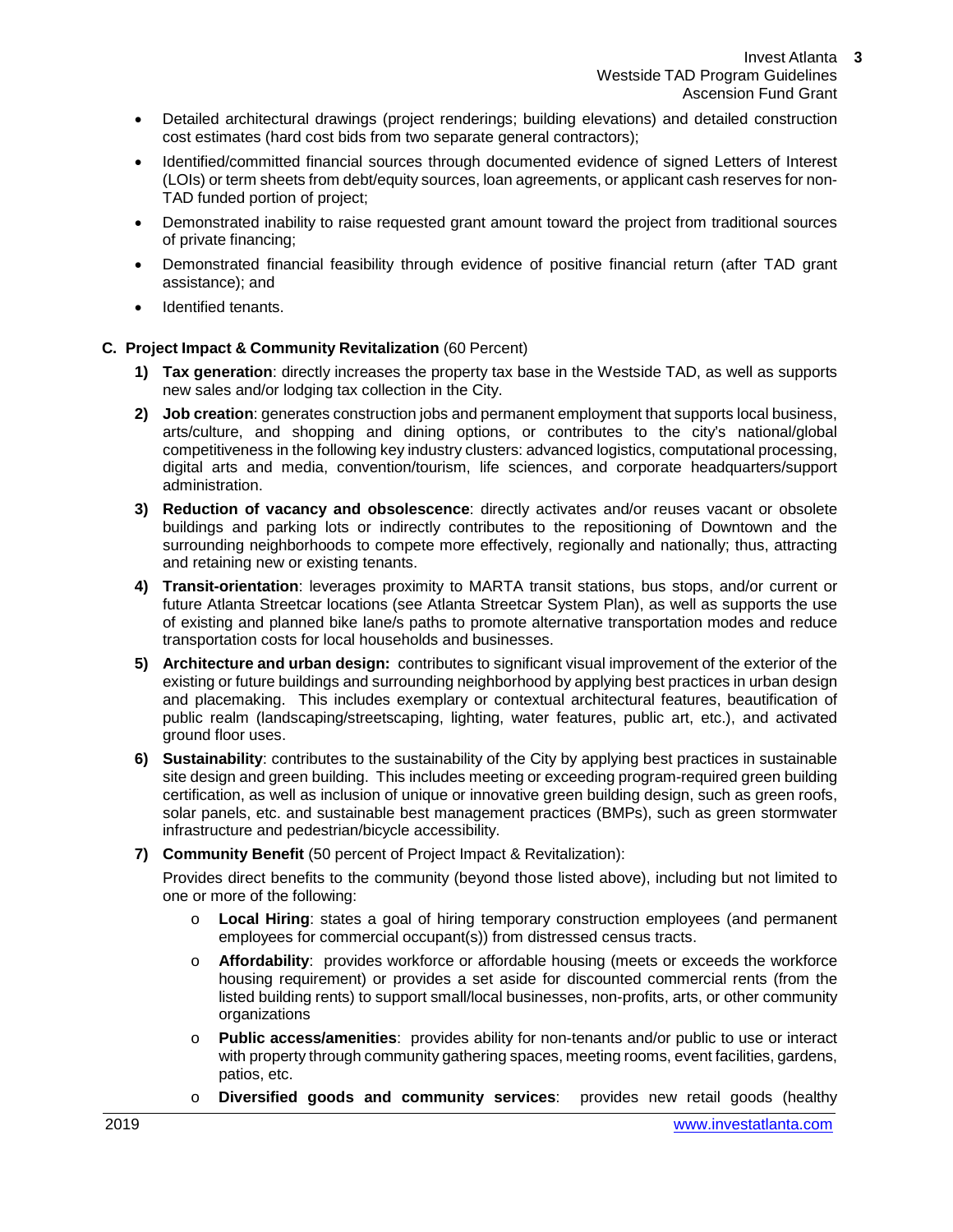foods/general merchandise/soft goods), community services (health/education/arts/social services, etc.), and/or dining options during peak and non-peak hours.

o **Others**: provides other identified direct community benefits

# **GRANT AWARD PROCESS**

*All final grant awards are subject to approval at the discretion of the Invest Atlanta Board of*  **Directors.** Invest Atlanta will accept grant applications on an "open" or "rolling" basis. Thus, there is no submission deadline unless otherwise stated. Upon receipt, Invest Atlanta staff will review applications in accordance with the outlined evaluation criteria prior to deciding to recommend an award for grant funding. Upon presentation of a resolution to award grant dollars, the Invest Atlanta Board of Directors will determine to approve (or disapprove) said resolution up to a maximum grant amount and subject to the terms and conditions of an executed development agreement. The process for awarding grant dollars includes the following steps:

- 1) Receipt of Application
- 2) Project Evaluation
- 3) Presentation to Westside TAD Advisory Committee
- 4) Presentation to Invest Atlanta Board of Directors TAD Subcommittee
- 5) Presentation to Invest Atlanta Board of Directors
- 6) Negotiation and Execution of TAD Development Agreement

Invest Atlanta reserves the right to reject any and all applications, to request additional information from some or all applicants, to amend/modify the Application and the process itself, or to discontinue the process at any time.

# **APPLICATION COMPONENTS**

All qualifying Applications must include the following components:

- **A. Cover Letter –** Signed letter stating project understanding, description of team members, and qualifications for project selection and execution.
- **B. Application Fee**
- **C. TAD Application**
- **D. Supporting Documentation**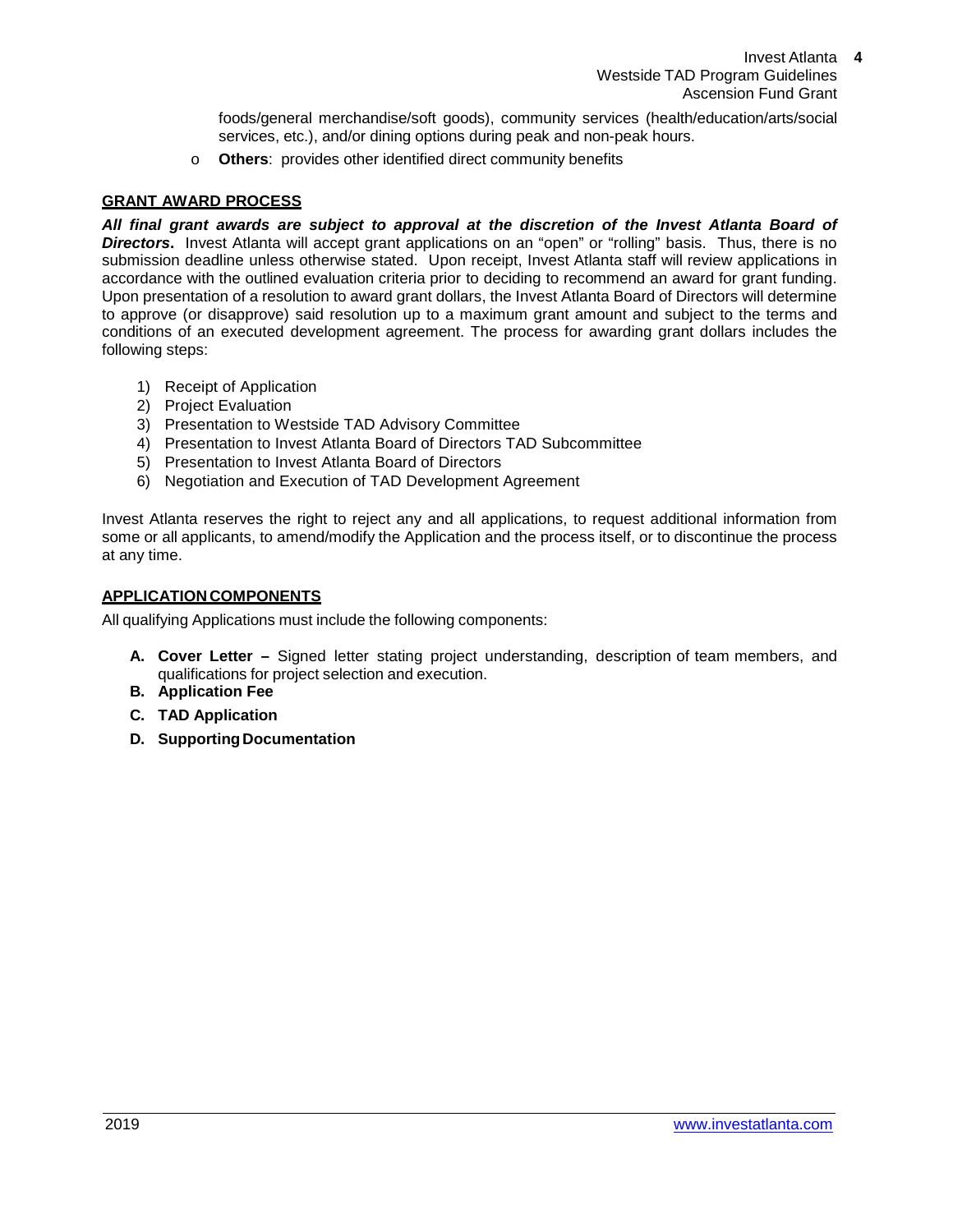# **APPLICATION SUBMISSION**

Applications must be submitted in hard copy (one original and two copies) and on removable thumb drive in Portable Document Format(PDF) andExcel. Applications should include all identified components, including a completed TAD Application, all required supporting documentation, and the Application Fee. Please address applications to:

Jennifer Fine Vice President, Planning and Strategic Initiatives Invest Atlanta 133 Peachtree Street, Suite 2900 Atlanta, Georgia 30303 [jfine@investatlanta.com](mailto:jfine@investatlanta.com)

# **INQUIRIES**

All inquiries regarding the Westside TAD Program guidelines or application must be received in writing via email. Questions must be submitted to:

Jennifer Fine Vice President, Planning and Strategic Initiatives Invest Atlanta 404-614-8282 [jfine@investatlanta.com](mailto:jfine@investatlanta.com)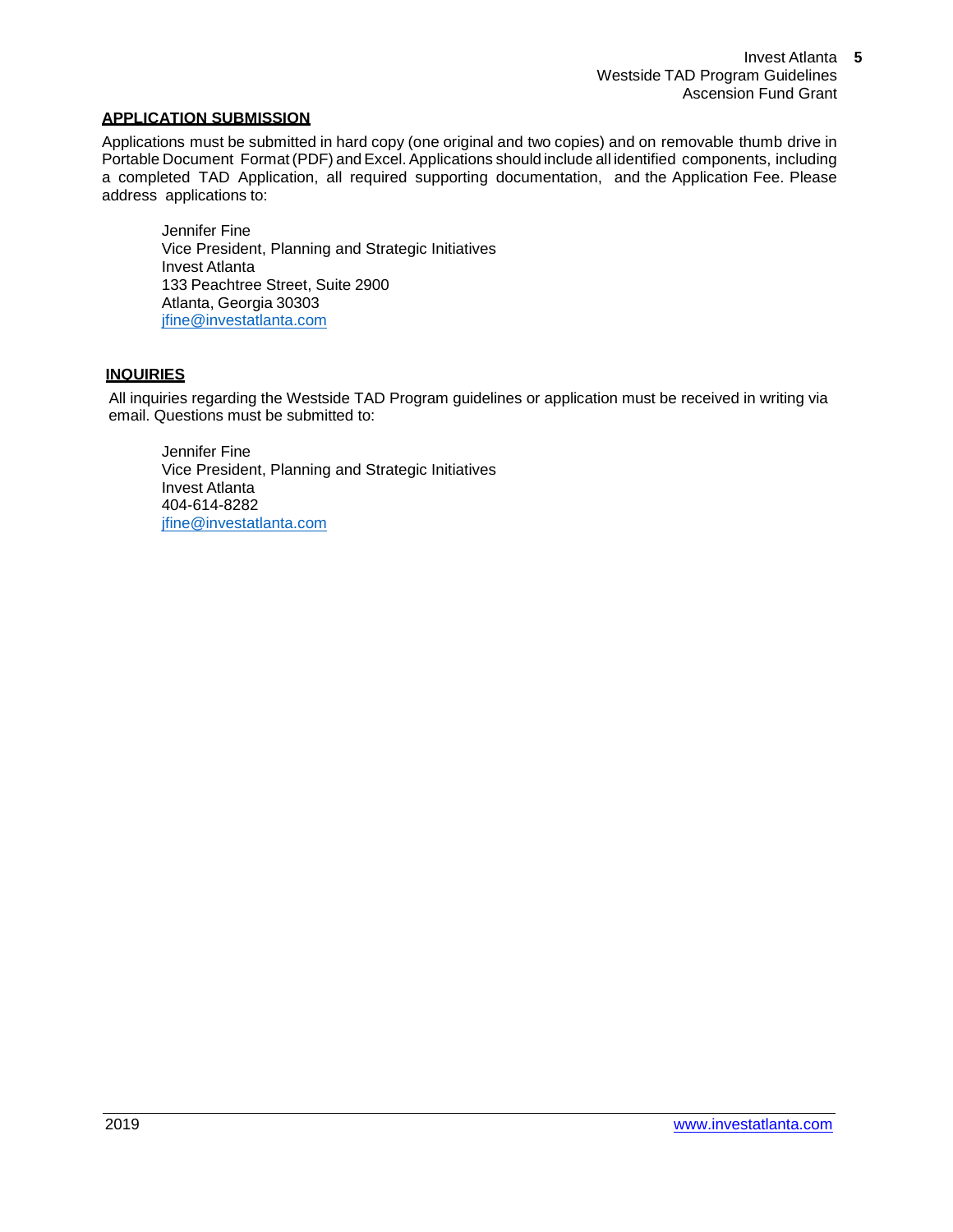# **RESURGENS FUND GRANT**

Invest Atlanta intends to utilize available Westside TAD tax increment to provide gap financing for catalytic real estate projects. Invest Atlanta invites qualified property owners and/or developers seeking to develop small to medium-scale catalytic real estate projects within the Westside Tax Allocation District ("Westside TAD") to apply for grant funding from the Resurgens Fund program.

# **GRANT AWARD**

Applicants may apply for the following Resurgens Fund grant based on the size of the total investment of the project, including eligible acquisition costs (if under contract or purchased from an unrelated legal entity within the previous 12 months of the date of application), hard costs (interior and exterior), and soft costs (see **TAD Requirements**):

- Projects are eligible for a maximum grant based on project size.
	- o Projects less than \$3.0 million are eligible for up to 25% of total costs.
	- o Projects greater than \$3.0 million but less than \$7.5 million are eligible for a maximum of \$750,000.

Applicants are encouraged to request no more than the identified maximum; however, Invest Atlanta staff will evaluate each project on its own merit to determine the financial need. At its discretion, Invest Atlanta staff will provide a recommendation on whether the requested amount should be increased or decreased, depending on a variety of factors, including but not limited to financial need, community impact, etc. In addition, all final grant awards are subject to approval at the discretion of the Invest Atlanta Board of Directors.

# **OBJECTIVES**

Invest Atlanta's priority objectives for projects seeking to apply for Westside TAD funding through the Resurgens Fund include:

- New mixed-income residential development located along or adjacent current or future Atlanta Streetcar routes, existing MARTA stations and/or bus stops, and the historic neighborhoods of Castleberry Hill, English Avenue, Vine City, and South Downtown (south of Marietta Street and west of Forsyth Street);
- Reuse of historic, vacant and/or obsolete buildings and redevelopment of surface parking lots into activity-generating uses; and
- New retail development that provides neighborhood goods and services, dining options, or cultural amenities, and contributes to the long-term vision of establishing downtown as an entertainment and shopping destination in the city.

# **ELIGIBILITY AND REQUIREMENTS**

Projects **MUST** meet the following requirements to be eligible for Westside TAD funding under the Resurgens Fund program:

- have a minimum project size of \$100,000 and a maximum of \$7.5 million.
- provide a minimum equity commitment of 10% of project costs
- be located within the geography of the Westside TAD boundaries, see **Exhibit A**;
- generate new property taxes through an increase in the taxable assessed value of the property;
- evidence property control through either a recorded deed, contract/option, or ground lease;
- demonstrate that the project as proposed would not happen but for the TAD grant assistance;
- for residential components of 5 units or more,
	- o for rent: set aside a minimum of 20% of units at 80% AMI or 15% at 60% AMI for a compliance period of 15 years, see **Exhibit C**;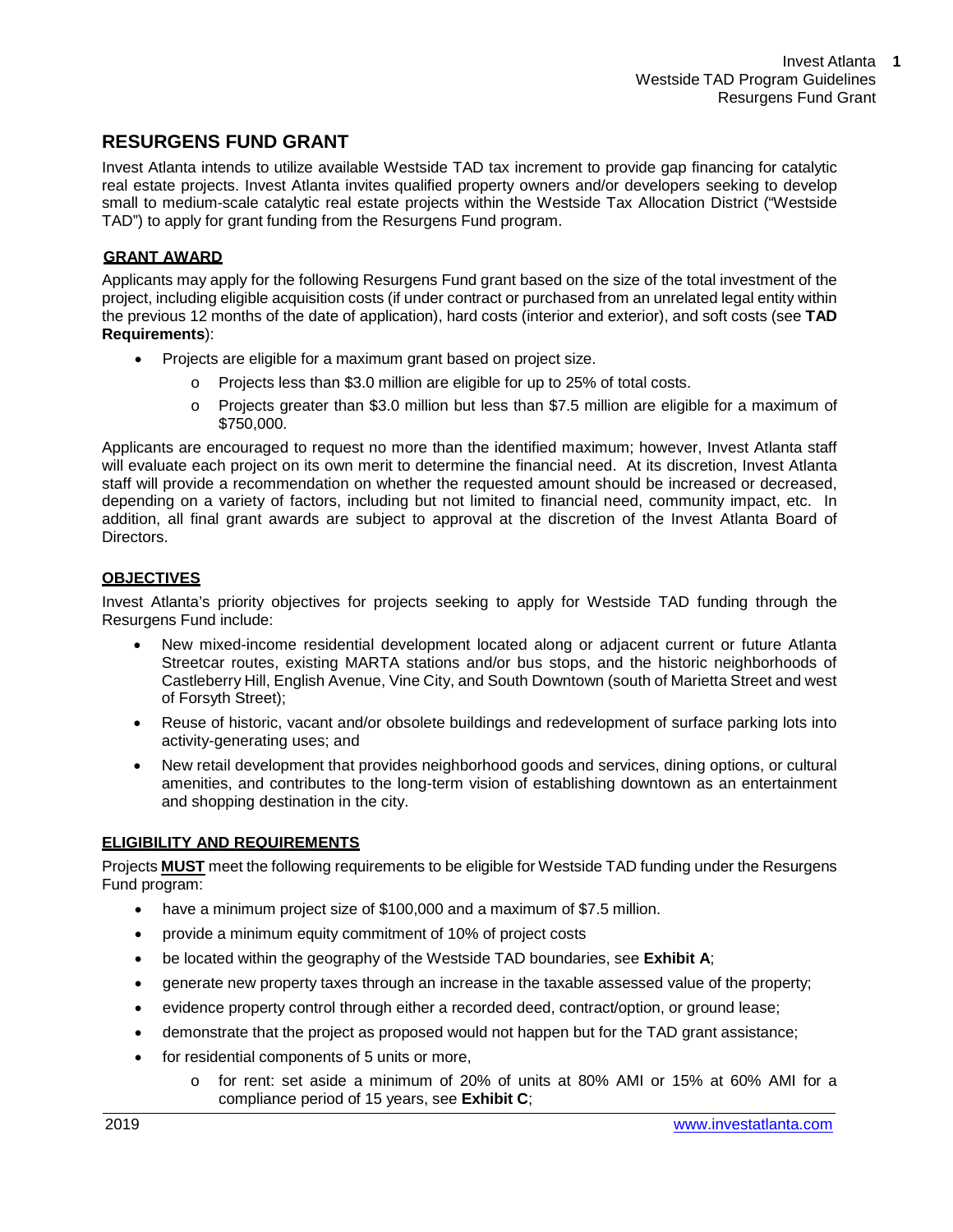- o for-sale: set aside a minimum of 20% of units at 120%, see **Exhibit C**;
- qualify and register for one of the following third-party green building certifications, as proposed by the applicant:
	- o EarthCraft (minimum of "Certified")
	- o Green Globes (minimum of two globes rating)
	- o LEED (minimum of "Certified" rating)
	- o Other third-party certification and minimum rating as approved by Invest Atlanta; and
- make a good faith effort to fill at least 50% of all new entry level construction positions created by this award with First Source Jobs Program participants. The First Source Jobs Program was created to provide employment opportunities to unemployed residents of the City of Atlanta.
- **Note:** Proposed projects must be deemed taxable for ad valorem purposes, current with outstanding property taxes, and paying full assessed property taxes upon completion of the project to be eligible for grant funding from the Westside TAD unless otherwise expressly approved by Invest Atlanta. Recipients of Westside TAD grant funding may not apply for any additional property tax incentives that result in a projected-related property tax abatement or credit against future property tax payments with any other authority or entity unless otherwise expressly approved by Invest Atlanta. This includes the Georgia Preferential Property Tax Assessment Program for Rehabilitated Historic Property and lease purchase bonds issued by a certified development authority or any other similar entity.

# **GRANT FUNDING**

Upon execution of a Westside TAD Development Agreement, grant funds will be distributed on a reimbursement basis, "pari passu," or at the same rate, with other committed financial sources. Requisitions for grant funds cannot be submitted more frequently than on a monthly (30-day) basis and are subject to the terms and conditions identified in the development agreement.

# **FEE STRUCTURE**

**Application Fee:** The greater of (a) 15 basis points (.15%) of the total amount applied for or (b) \$2,500 is payable to Invest Atlanta and due upon submission. The application fee is non-refundable.

**Commitment Fee**: The greater of (a) 30 basis points (.30%) of the Westside TAD grant amount or \$5,000 is payable upon Invest Atlanta Board of Directors approval of the project.

# **PROJECT EVALUATION CRITERIA**

In addition to meeting the statutory and project requirements, applications will be closely evaluated on the following criteria:

#### **A. Developer Qualifications and Experience** (20 Percent)

- Qualified development team, including an overview of MBEs, FBEs and SBEs that are proposed to perform commercially useful functions in the project. Please indicate if any proposing firm or joint venture partner is certified under any of these categories by the City of Atlanta Office of Contract Compliance;
- Demonstrated experience developing similar product types of a similar scale;
- Track record demonstrating ability to leverage owner equity, debt, and/or other private investment.

# **B. Project Readiness & Financial Feasibility (**20 Percent)

- Documented evidence of site control (contract/deed/ground lease);
- Entitlement progress (NPU presentation/neighborhood support/zoning compliance/permits);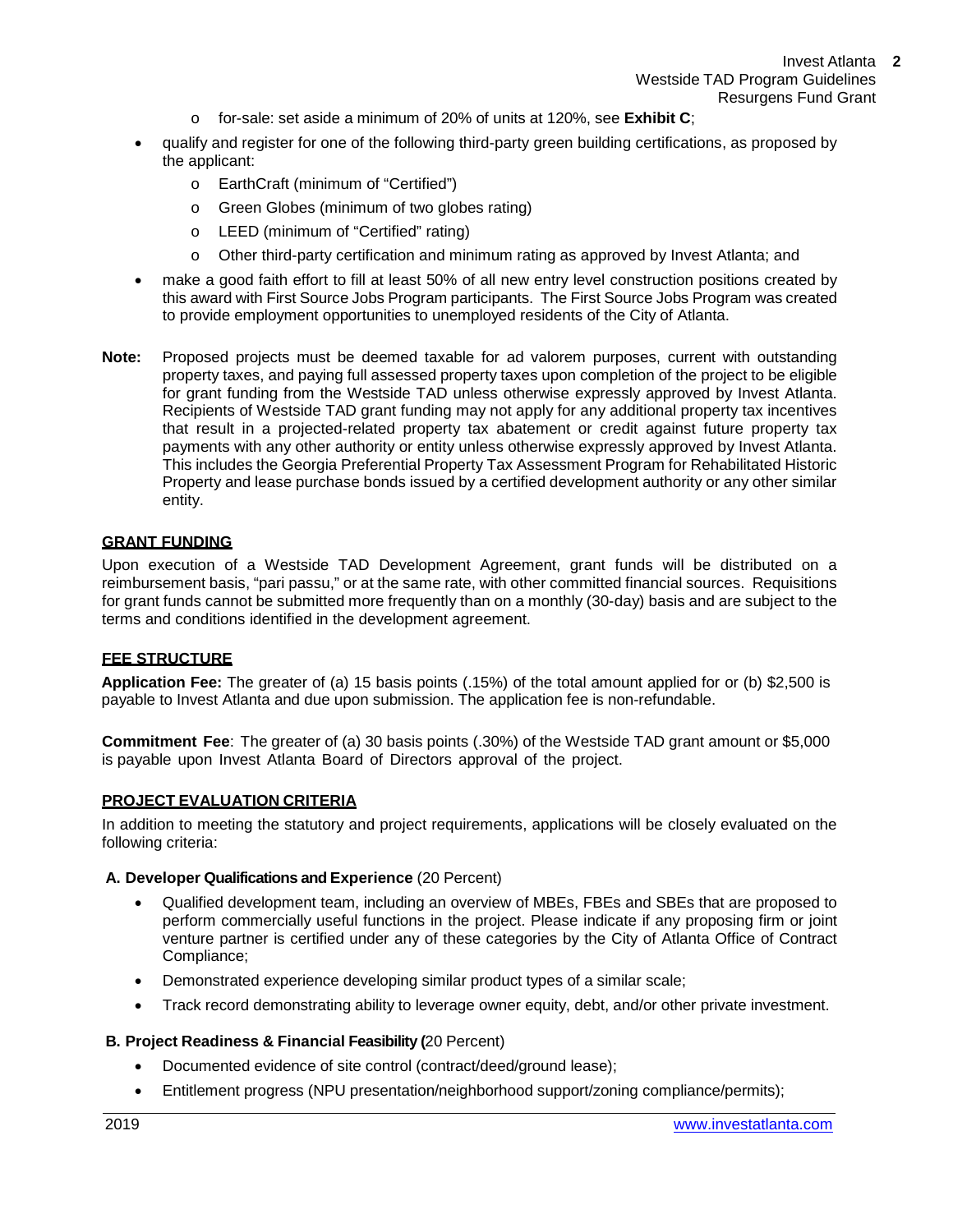- Detailed architectural drawings (project renderings; building elevations) and detailed construction cost estimates (hard cost bids from two separate general contractors);
- Identified/committed financial sources through documented evidence of signed Letters of Interest (LOIs) or term sheets from debt/equity sources, loan agreements, or applicant cash reserves for non-TAD funded portion of project;
- Demonstrated inability to raise requested grant amount toward the project from traditional sources of private financing;
- Demonstrated financial feasibility through evidence of positive financial return (after TAD grant assistance); and
- Identified tenants.

# **C. Project Impact & Community Revitalization** (60 Percent)

- **1) Reduction of vacancy and obsolescence**: directly activates and/or reuses vacant or obsolete buildings and parking lots or indirectly contributes to the repositioning of Downtown and the surrounding neighborhoods to compete more effectively, regionally and nationally; thus, attracting and retaining new or existing tenants.
- **2) Transit-orientation**: leverages proximity to MARTA transit stations, bus stops, and/or current or future Atlanta Streetcar locations (see [Atlanta Streetcar System Plan\),](http://beltline.org/about/resources/streetcar-system-plan/) as well as supports the use of existing and planned bike lane/s paths to promote alternative transportation modes and reduce transportation costs for local households and businesses.
- **3) Architecture and urban design:** contributes to significant visual improvement of the exterior of the existing or future buildings and surrounding neighborhood by applying best practices in urban design and placemaking. This includes exemplary or contextual architectural features, beautification of public realm (landscaping/streetscaping, lighting, water features, public art, etc.), and activated ground floor uses.
- **4) Sustainability**: contributes to the sustainability of the City by applying best practices in sustainable site design and green building. This includes meeting or exceeding program-required green building certification, as well as inclusion of unique or innovative green building design, such as green roofs, solar panels, etc. and sustainable best management practices (BMPs), such as green stormwater infrastructure and pedestrian/bicycle accessibility.
- **5) Community Benefit** (50 percent of Project Impact & Revitalization):

Provides direct benefits to the community (beyond those listed above), including but not limited to one or more of the following:

- o **Local Hiring**: states a goal of hiring temporary construction employees (and permanent employees for commercial occupant(s)) from distressed census tracts.
- o **Affordability**: provides workforce or affordable housing (meets or exceeds the workforce housing requirement) or provides a set aside for discounted commercial rents (from the listed building rents) to support small/local businesses, non-profits, arts, or other community organizations
- o **Public access/amenities**: provides ability for non-tenants and/or public to use or interact with property through community gathering spaces, meeting rooms, event facilities, gardens, patios, etc.
- o **Diversified goods and community services**: provides new retail goods (healthy foods/general merchandise/soft goods), community services (health/education/arts/social services, etc.), and/or dining options during peak and non-peak hours.
- o **Others**: provides other identified direct community benefits

# **GRANT AWARD PROCESS**

*All final grant awards are subject to approval at the discretion of the Invest Atlanta Board of Directors***.** Invest Atlanta will accept grant applications on an "open" or "rolling" basis. Thus, there is no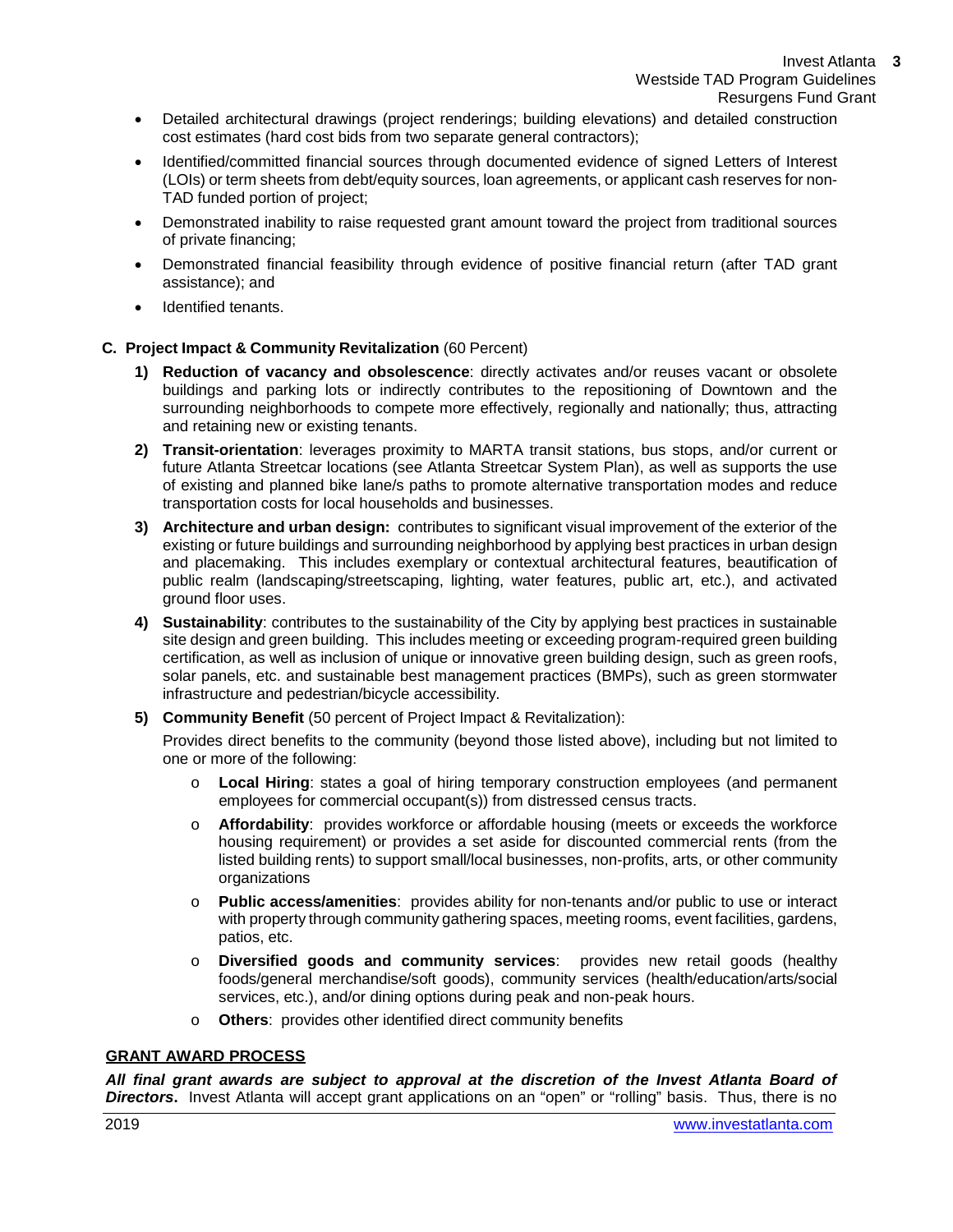Invest Atlanta **4** Westside TAD Program Guidelines Resurgens Fund Grant

submission deadline unless otherwise stated. Upon receipt, Invest Atlanta staff will review applications in accordance with the outlined evaluation criteria prior to making a decision to recommend an award for grant funding. Upon presentation of a resolution to award grant dollars, the Invest Atlanta Board of Directors will determine to approve (or disapprove) said resolution up to a maximum grant amount and subject to the term and conditions of an executed development agreement. The process for awarding grant dollars includes the following steps:

- **1)** Receipt of Application
- **2)** Project Evaluation
- **3)** Presentation to Westside TAD Advisory Committee
- **4)** Presentation to Invest Atlanta Board of Directors TAD Subcommittee
- **5)** Presentation to Invest Atlanta Board of Directors
- **6)** Negotiation and Execution of TAD Development Agreement

Invest Atlanta reserves the right to reject any and all Applications, to request additional information from some or all applicants, to amend/modify the Application and the process itself, or to discontinue the process at any time.

# **APPLICATION COMPONENTS**

All qualifying Applications must include the following components:

- **A. Cover Letter –** Signed letter stating project understanding, description of team members, and qualifications for project selection and execution.
- **B. Application Fee** (see program descriptions)
- **C. TAD Application**
- **D. Supporting Documentation**

There is no stated page limit for each component.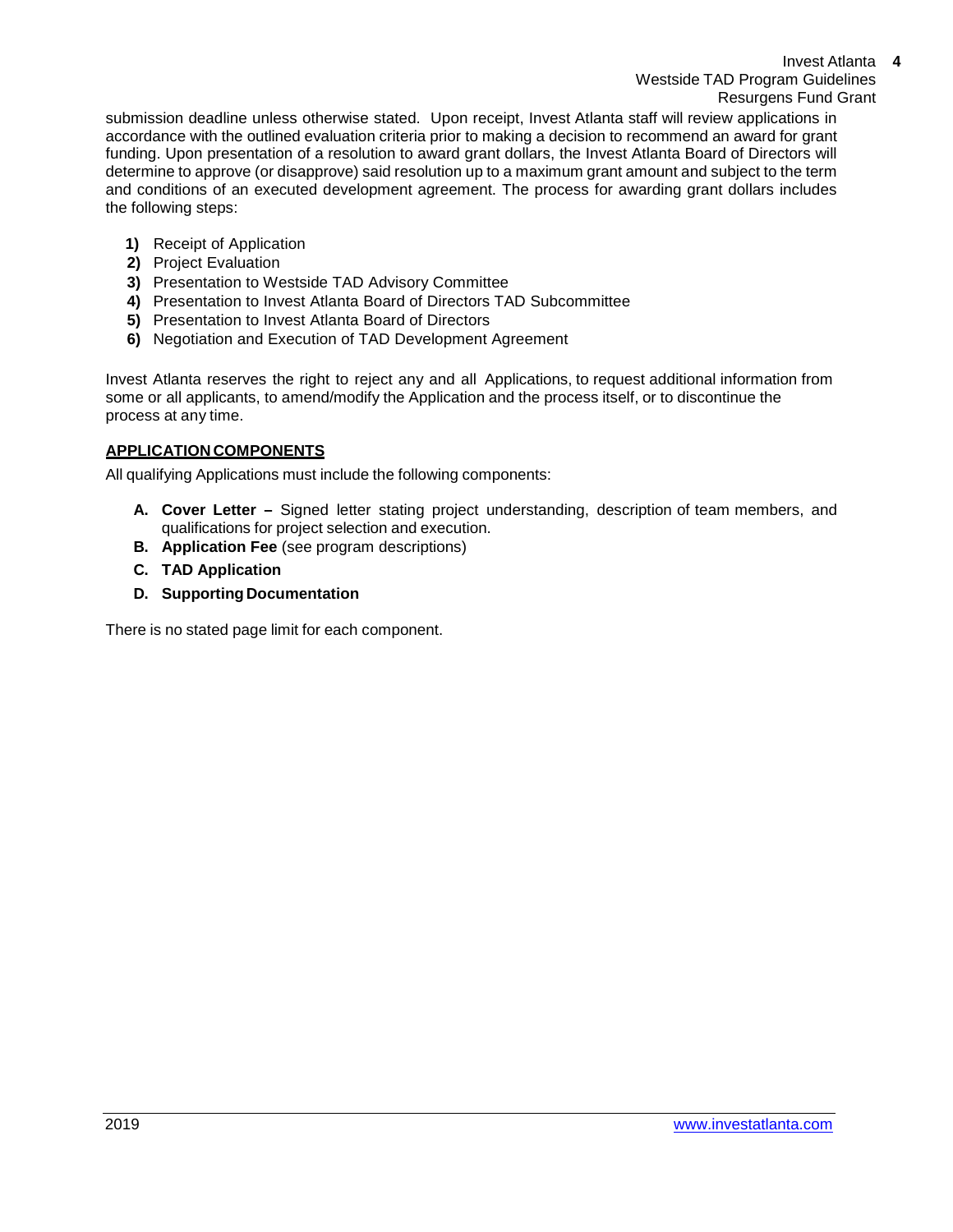# **APPLICATION SUBMISSION**

Applications must be submitted in hard copy (one original and two copies) and on removable thumb drive in Portable Document Format (PDF) and Excel. Applications should include all identified components, including a completed TAD Application, all required supporting documentation, and the Application Fee. Please address applications to:

Jennifer Fine Vice President, Planning and Strategic Initiatives Invest Atlanta 133 Peachtree Street, Suite 2900 Atlanta, Georgia 30303 [jfine@investatlanta.com](mailto:jfine@investatlanta.com)

# **INQUIRIES**

All inquiries regarding the Westside TAD Program guidelines or application must be received in writing via email. Questions must be submitted to:

Jennifer Fine Vice President, Planning and Strategic Initiatives Invest Atlanta 404-614-8282 [jfine@investatlanta.com](mailto:jfine@investatlanta.com)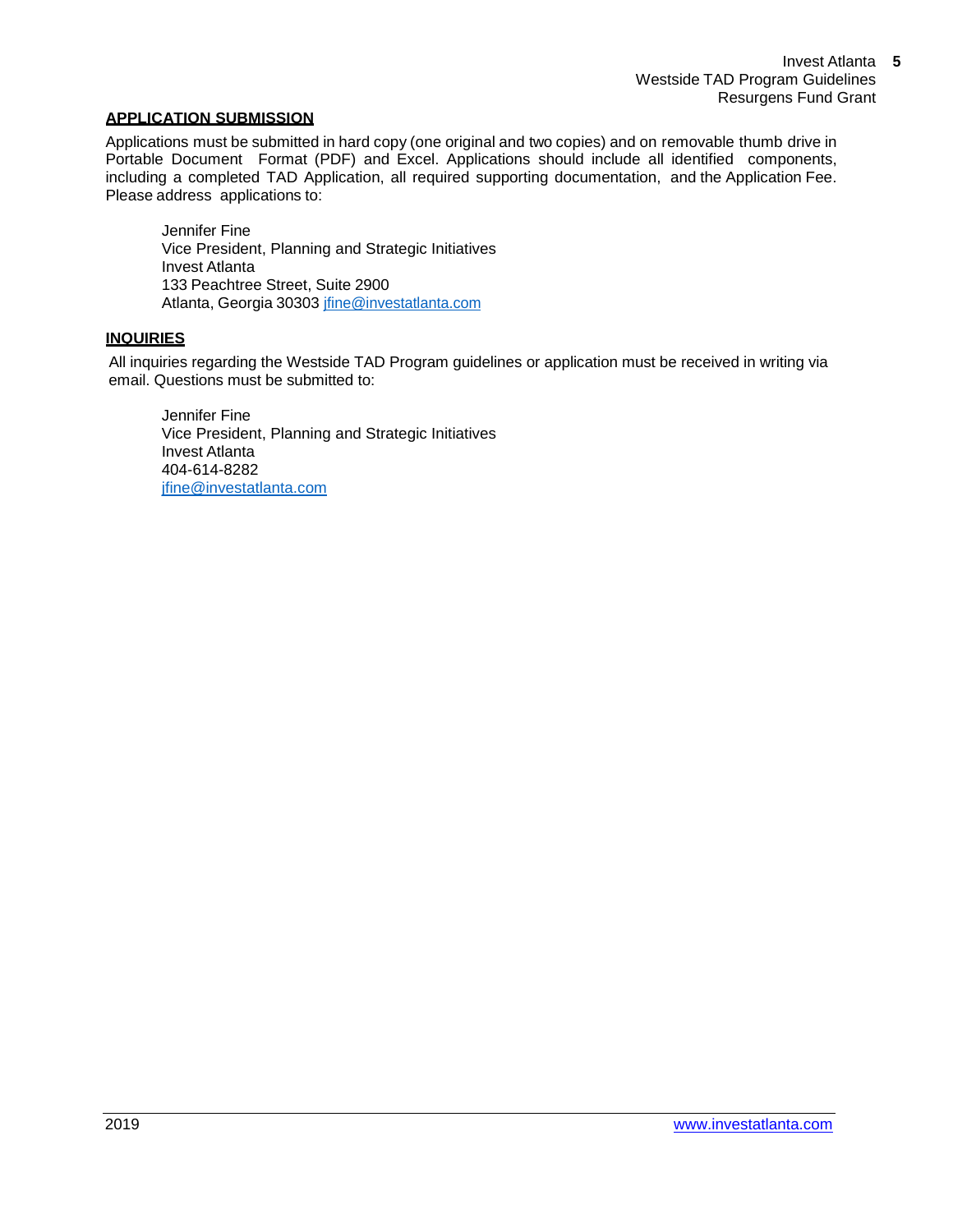# **DOWNTOWN FAÇADE IMPROVEMENT GRANT (DFIG)**

Invest Atlanta intends to utilize available Westside TAD tax increment to provide matching grants toward the exterior improvement of buildings. Invest Atlanta invites commercial property and small business owners seeking to make façade improvements to properties within the Westside TAD to apply for grant funding from the DFIG program.

# **GRANT AWARD**

Applicants may apply for the following grants:

- Property owners are eligible to apply for up to 2/3 (66.67 percent) of exterior renovation costs, with a minimum project cost of \$30,000 (\$20,000 grant) and a maximum project cost of \$300,000 (\$200,000 grant)
- Business owners (tenants) are eligible to apply or up to 2/3 (66.67 percent) exterior renovation costs with a minimum project cost of \$30,000 (\$20,000 grant) and a maximum project cost of \$200,000 (\$133,333 grant)

# **OBJECTIVES**

The DFIG Program goals are to:

- Enhance the appearance of commercial areas while building safer, more attractive and stable neighborhoods;
- Help new and established businesses attract customers and generate increased revenues;
- Support the Atlanta Streetcar and generate ridership;
- Leverage private investment; and
- Complement other community revitalization efforts.

# **ELIGIBILITY AND REQUIREMENTS**

Improvements should contribute to the visual enhancement of the exterior of the subject property as viewed from the public right-of-way. Improvements must be comprehensive and incorporate enhancements/additions to several components of the existing façade. Examples of eligible improvements include painting, lighting, windows, doors, stucco, tile, signage, canopies, awnings, sidewalk repair and restoration of historic properties.

Projects **MUST** meet the following requirements to be eligible for Westside TAD funding under the DFIG program:

- be located within the geography of the Westside TAD boundaries (see **Exhibit A**);
- be less than 80,000 square feet in size;
- evidence property control through either a deed, lease, or contract/option. Businesses owners leasing space are eligible to apply to the DFIG Program if there is:
	- $\circ$  for tenants, provide a current lease with a minimum of five (5) years remaining from the date of application or provide evidence that the business has been operating in Downtown for over five (5) years;
	- o for tenants, provide written approval from the property owner to participate in the DFIG Program to proceed with the improvements;
- demonstrate that the project as proposed would not happen but for the TAD grant assistance; and
- be capable of investing one-third of total project costs upfront from private financing.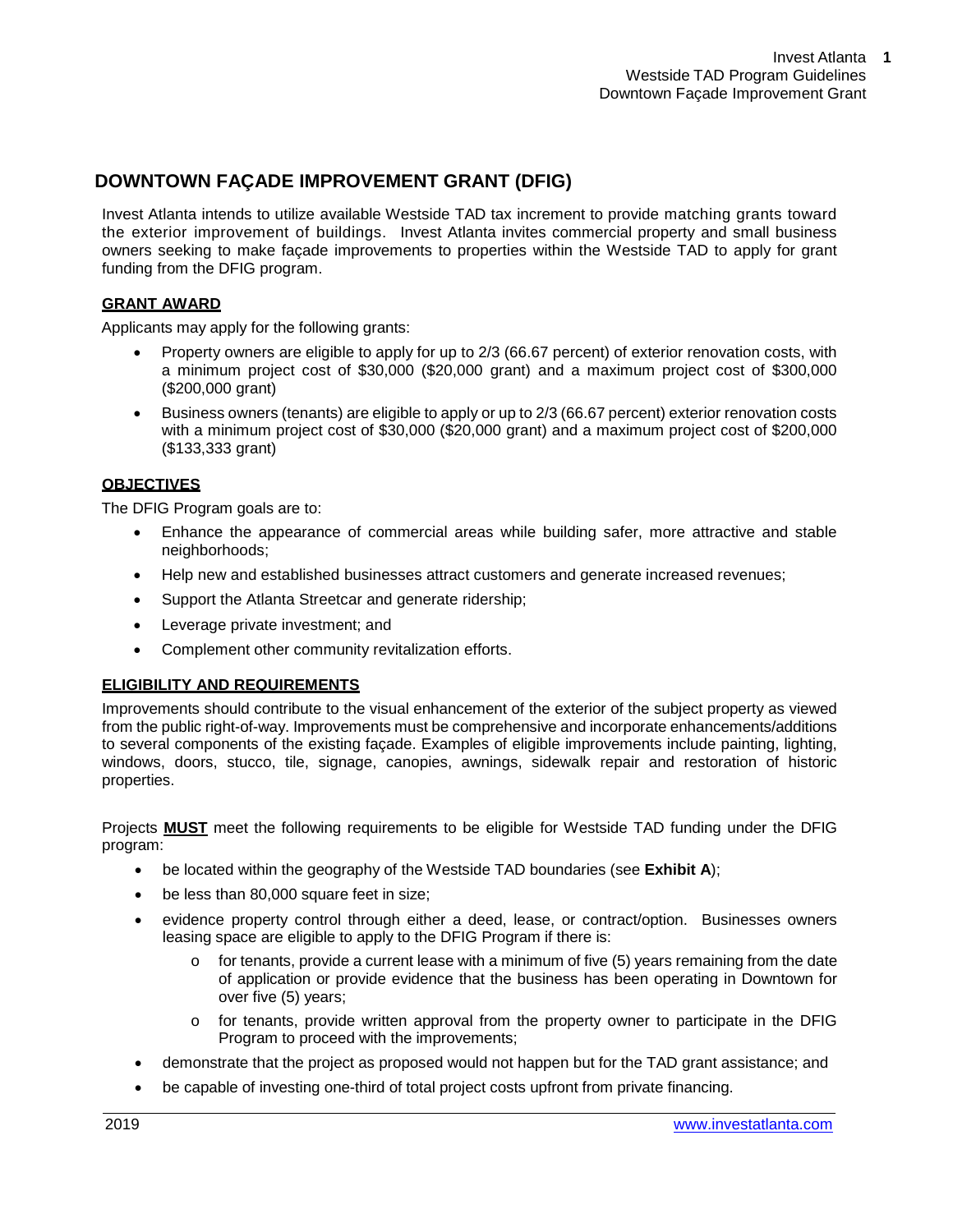The following property types are specifically **excluded** from the DFIG Program:

- New construction;
- Properties owned or occupied by a government or public agency;
- Properties used entirely for residential purposes; and
- Churches and religious institution facilities (commercial buildings owned by churches or religious institutions are eligible)

# **GRANT FUNDING**

Upon execution of a Westside TAD Development Agreement, applicants must expend their committed 1/3 (33.33 percent) of project costs prior to submitting any grant requisitions for the remaining 2/3 (66.67) of project costs. Requisitions for grant funds cannot be submitted more frequently than on a monthly (30-day) basis and are subject to the terms and conditions identified in the development agreement.

# **FEE STRUCTURE**

**Application Fee**: Equal to \$250 payable to Invest Atlanta and due upon submission. The application fee is nonrefundable.

# **Commitment Fee:** N/A

# **PROJECT EVALUATION CRITERIA**

In addition to meeting the statutory and project requirements, applications will be closely evaluated on the following criteria:

#### **A. Developer Qualifications & Experience** (20 Percent)

- Qualified development team, including an overview of MBEs, FBEs and SBEs that are proposed to perform commercially useful functions in the project. Please indicate if any proposing firm or joint venture partner is certified under any of these categories by the City of Atlanta Office of Contract **Compliance**
- Demonstrated team experience developing similar projects of a similar scale.

# **B. Project Readiness & Financial Feasibility** (20 Percent)

- Documented evidence of site control (contract/deed/ground lease);
- Entitlement progress (NPU presentation/neighborhood support/zoning compliance/permits);
- Detailed architectural drawings (project renderings; building elevations) and detailed construction cost estimates (hard cost bids from two separate general contractors);
- Identified/committed financial sources through documented evidence of signed Letters of Interest (LOIs) or term sheets from debt/equity sources, loan agreements, or applicant cash reserves for non-TAD funded portion of project; and
- Identified tenants.

# **C. Project Impact & Community Revitalization** (60 Percent)

- **1) Reduction of vacancy and obsolescence**: directly activates and/or reuses vacant or obsolete buildings and parking lots or indirectly contributes to the repositioning of Downtown and the surrounding neighborhoods to compete more effectively, regionally and nationally; thus, attracting and retaining new or existing tenants.
- **2) Transit-orientation**: leverages proximity to MARTA transit stations, bus stops, and/or current or future Atlanta Streetcar locations (see *Atlanta [Streetcar System Plan](http://beltline.org/about/resources/streetcar-system-plan/)*), as well as supports the use of existing and planned bike lane/s paths to promote alternative transportation modes and reduce transportation costs for local households and businesses.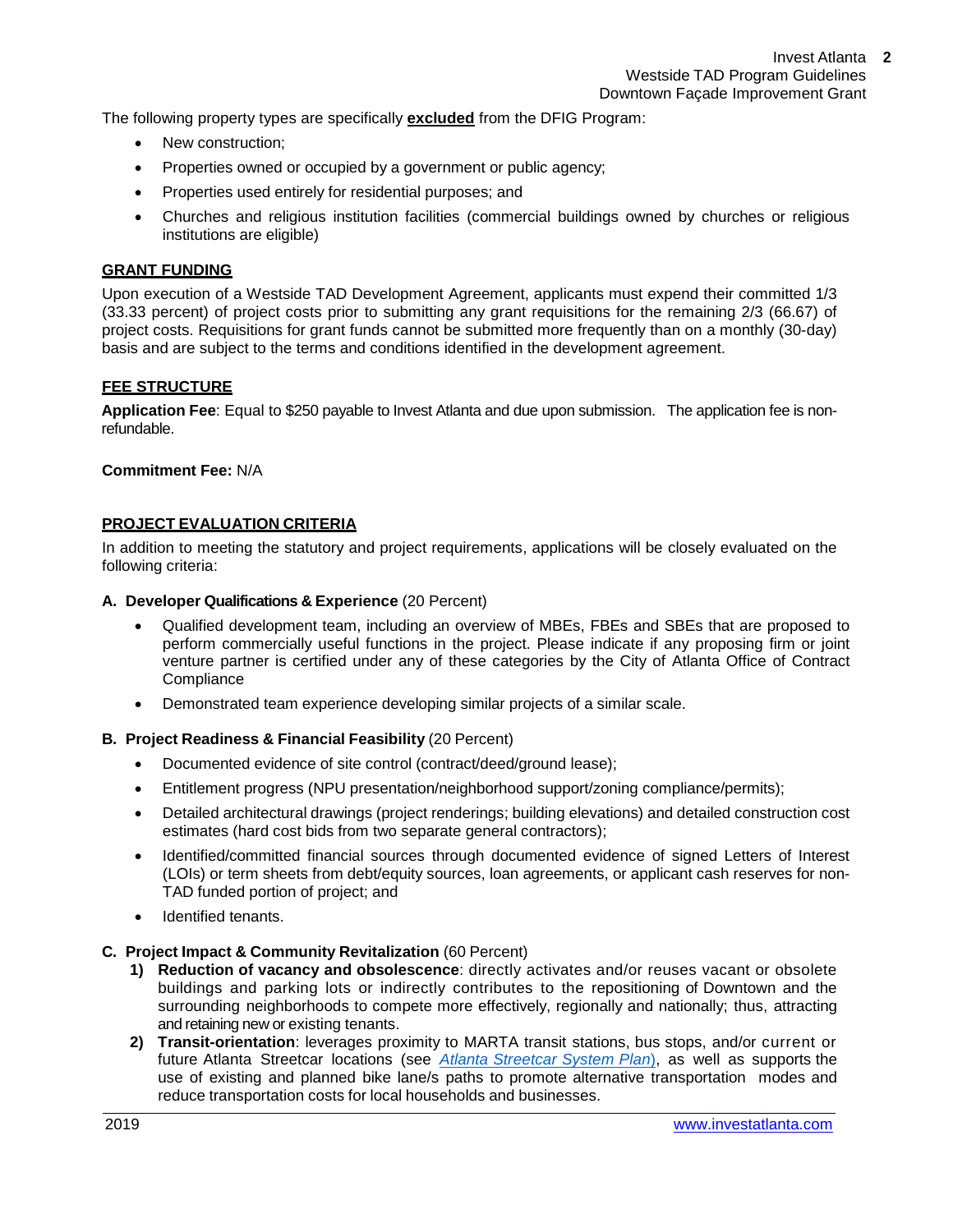- **3) Architecture and Urban Design**: contributes to significant visual improvement of the exterior of the existing or future buildings and surrounding neighborhood by applying best practices in urban design and placemaking. This includes exemplary or contextual architectural features, beautification of public realm (landscaping/streetscaping, pedestrian/bicycle accessibility, lighting, water features, public art, etc.), activated ground floor uses,
- **4) Established Business**: project supports the improvement or expansion of an existing business/organization/institution that has been operating in the Westside TAD for a minimum of three years.

# **GRANT AWARD PROCESS**

*All final grant awards are subject to approval at the discretion of the Invest Atlanta Board of*  **Directors.** Invest Atlanta will accept grant applications on an "open" or "rolling" basis. Thus, there is no submission deadline unless otherwise stated. Upon receipt, Invest Atlanta staff will review applications in accordance with the outlined evaluation criteria prior to deciding to recommend an award for grant funding. Upon presentation of a resolution to award grant dollars, the Invest Atlanta Board of Directors will determine to approve (or disapprove) said resolution up to a maximum grant amount and subject to the term and conditions of an executed development agreement. The process for awarding grant dollars includes the following steps:

- **1)** Receipt of Application
- **2)** Project Evaluation
- **3)** Presentation to Westside TAD Advisory Committee
- **4)** Presentation to Invest Atlanta Board of Directors TAD Subcommittee
- **5)** Presentation to Invest Atlanta Board of Directors
- **6)** Negotiation and Execution of TAD Development Agreement

Invest Atlanta reserves the right to reject all Applications, to request additional information from some or all applicants, to amend/modify the Application and the process itself, or to discontinue the process at any time.

# **APPLICATION COMPONENTS**

All qualifying Applications must include the following components:

- **A. Cover Letter –** Signed letter stating project understanding, description of team members, and qualifications for project selection and execution.
- **B. Application Fee** (see program descriptions)
- **C. TAD Application**
- **D. Supporting Documentation**

There is no stated page limit for each component.